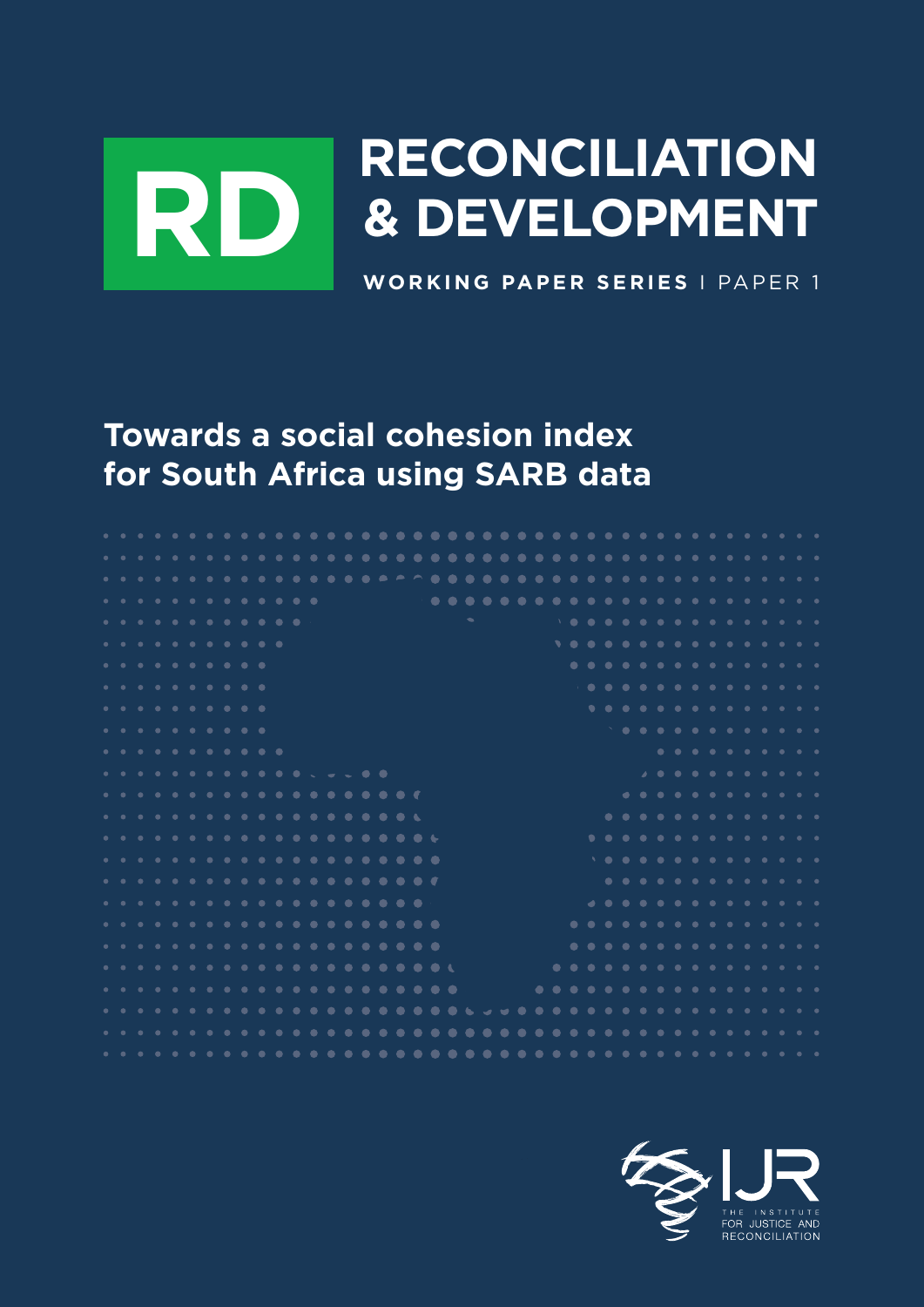**RECONCILIATION & DEVELOPMENT WORKING PAPER SERIES | Number 1**

# **Towards a social cohesion index for South Africa using SARB data**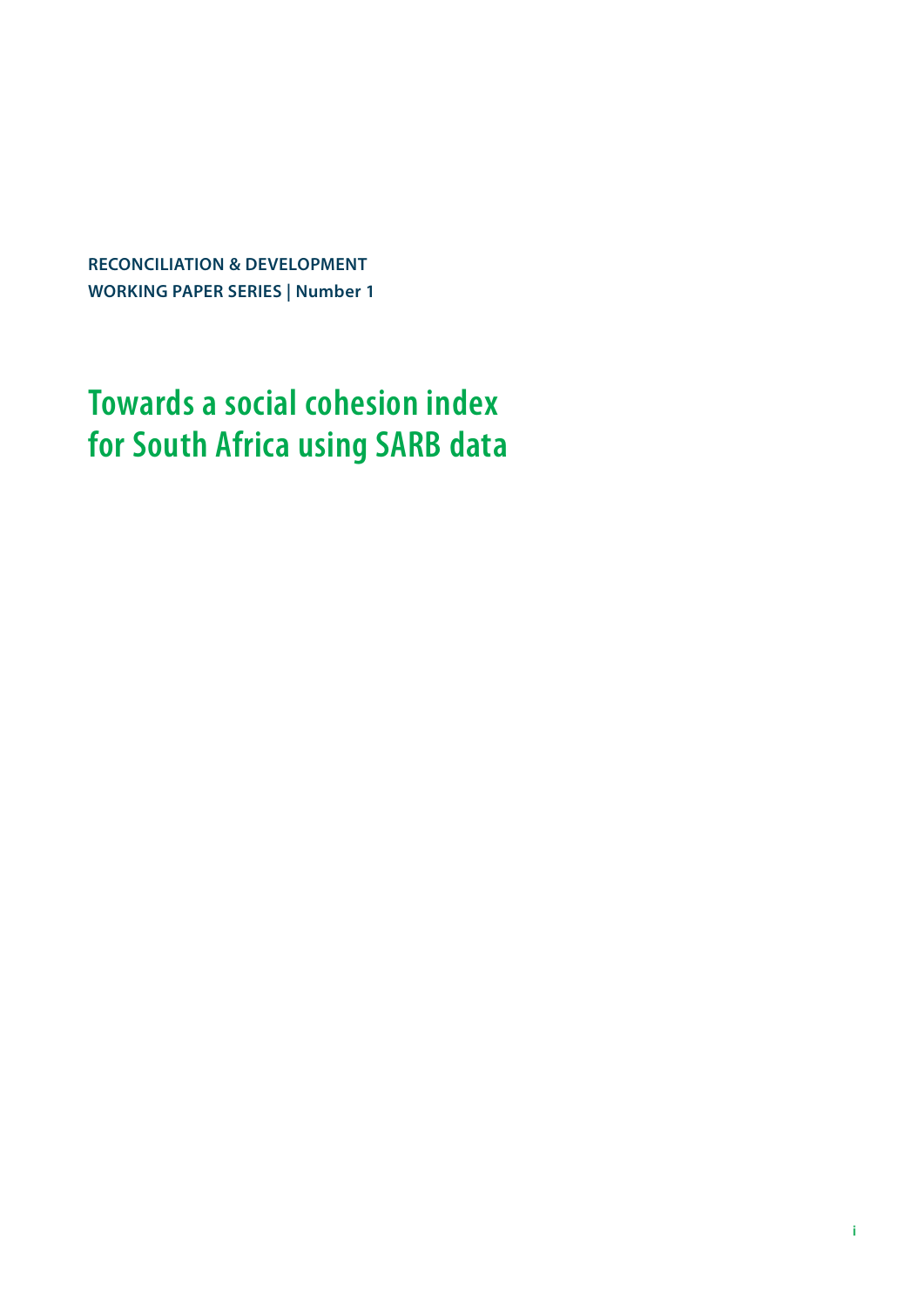#### About the Reconciliation and Development series

The Reconciliation and Development series is a multidisciplinary publication focused on the themes of peacebuilding and development. Peacebuilding research includes the study of causes of armed violence and war, processes of conflict, the preconditions for peaceful resolution and peacebuilding, and the processes and nature of social cohesion and reconciliation. Development research, in turn, is concerned with poverty, structural inequalities, reasons for underdevelopment, issues of socioeconomic justice and the nature of inclusive development. This publication serves to build up a knowledge base of research topics in the fields of peacebuilding and development, and the nexus between them, studying the relationship between conflict and poverty, and exclusion and inequality, as well as between peace and development in positive terms.

Research in the publication follows a problem-driven methodology, in which the scientific research problem decides the methodological approach. Geographically, the publication has a particular focus on post-conflict societies on the African continent.

#### About the authors

Tiaan Meiring is the Project Officer for the Inclusive Economies unit, located within the Policy and Research programme of the IJR. Elnari Potgieter is the Project Leader for the IJR's South African Reconciliation Barometer, also located in the Policy and Research programme.

#### About the South African Reconciliation Barometer

The South African Reconciliation Barometer (SARB) is a public opinion survey conducted by the IJR. Since its launch in 2003, the SARB has provided a nationally representative measure of citizens' attitudes to national reconciliation, social cohesion, transformation and democratic governance. The SARB is the only survey dedicated to critical measurement of reconciliation and the broader processes of social cohesion, and is the largest longitudinal data source of its kind globally. The 2015 SARB survey was conducted during August and September 2015. The survey employed a multistage cluster design in which enumerator areas (EAs) were randomly selected and, within each of these, households were randomly selected with a view to visiting such households. At each household, a systematic grid system was employed to select the specific respondent for an interview. The final sample of 2 219 respondents was then weighted to represent the adult population of South Africa adequately.

Published by the Institute for Justice and Reconciliation 105 Hatfield Street, Gardens, Cape Town 8001, South Africa www.ijr.org.za

Text © 2017 Institute for Justice and Reconciliation All rights reserved.

Designed and produced by COMPRESS.dsl | www.compressdsl.com

Orders to be placed with the IJR:

Tel: +27 (21) 202 4071

Email: info@ijr.org.za

The contributors to this publication write in their personal capacity. Their views do not necessarily reflect those of their employers or of the Institute for Justice and Reconciliation.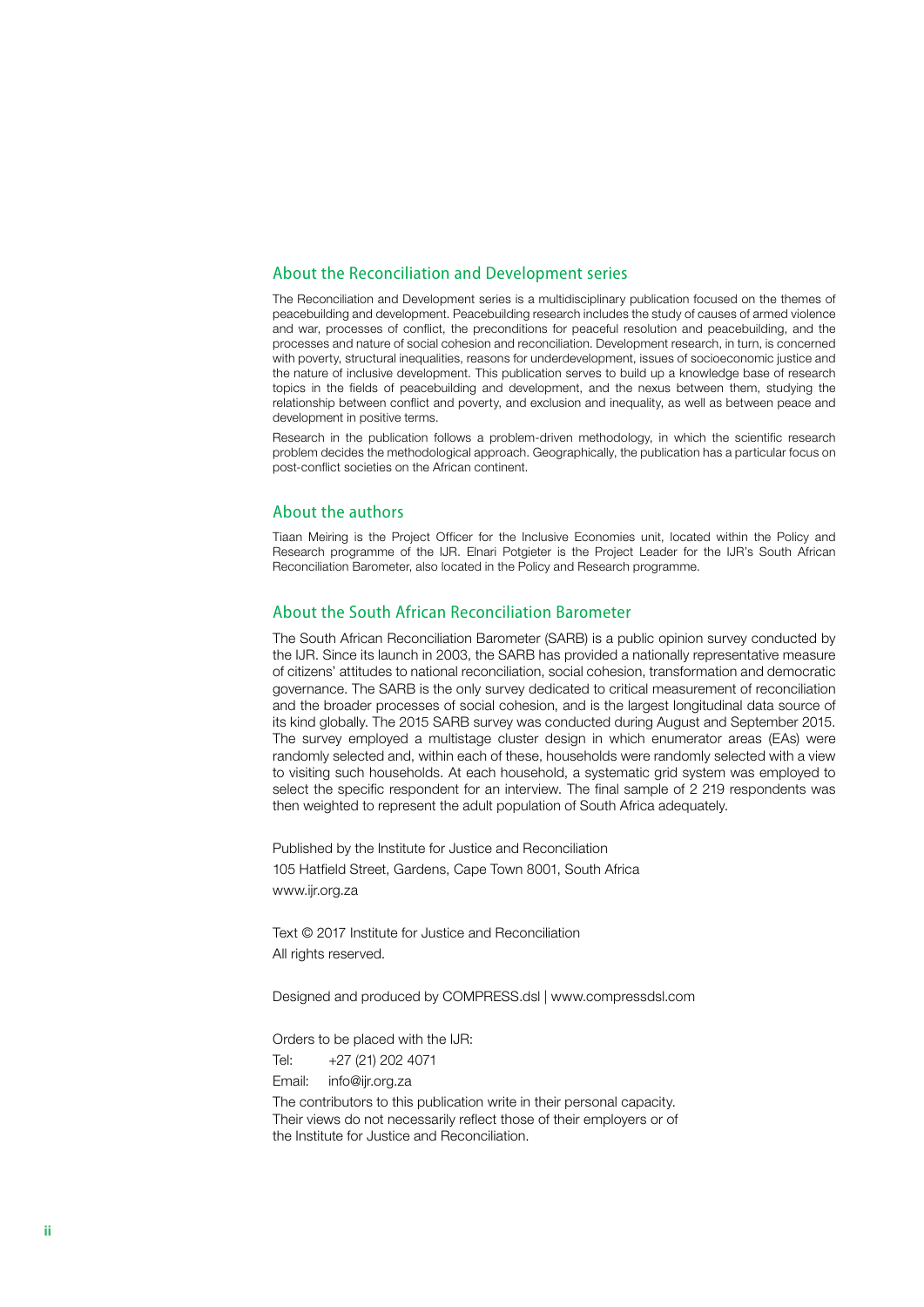## **Table of contents**

| Summary                                                                             |    |
|-------------------------------------------------------------------------------------|----|
| 1. Introduction                                                                     | 2  |
| 2. Operationalising a definition of social cohesion and its constitutive dimensions | 3  |
| 3. Sub-indicators for social cohesion                                               | 9  |
| 4. Aggregate indicators for national-level social cohesion                          | 16 |
| 5. Key insights and conclusions                                                     | 20 |
| 6. Endnotes                                                                         | 21 |
| 7. References                                                                       | 24 |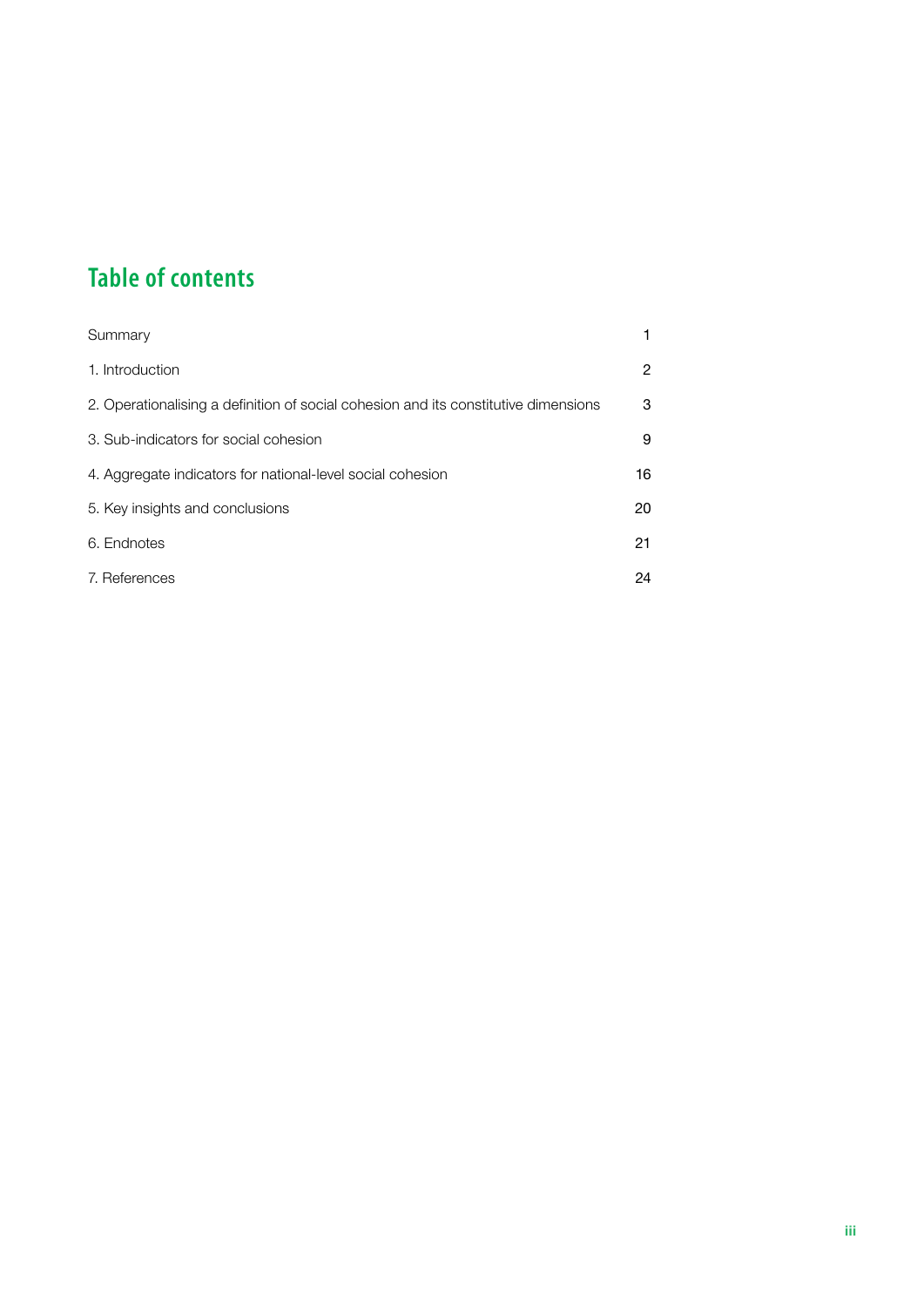## **List of tables and figures**

| Table 1:  | Primary sources of social division                                           | 6              |
|-----------|------------------------------------------------------------------------------|----------------|
| Table 2:  | Survey items used in the Social Cohesion Index                               | 8              |
| Table 3:  | Equality and inclusion indicators                                            | 9              |
| Table 4:  | Trust indicators                                                             | 11             |
| Table 5:  | Identity indicator                                                           | 15             |
|           |                                                                              |                |
|           | Figure 1: Social cohesion levels of analysis                                 | 5              |
|           | Figure 2: Social cohesion triangle                                           | $\overline{7}$ |
|           | Figure 3: Perceived relative standing in South African economic distribution | 10             |
|           | Figure 4: Social cohesion triangle for South Africa                          | 16             |
| Figure 5: | Disaggregated social cohesion indicator                                      | 17             |
|           | Figure 6: Variable contribution to aggregate Social Cohesion Index           | 18             |
|           | <b>Figure 7:</b> Social Cohesion Index by group                              | 19             |
|           | Figure 8: Social Cohesion Index distribution                                 | 19             |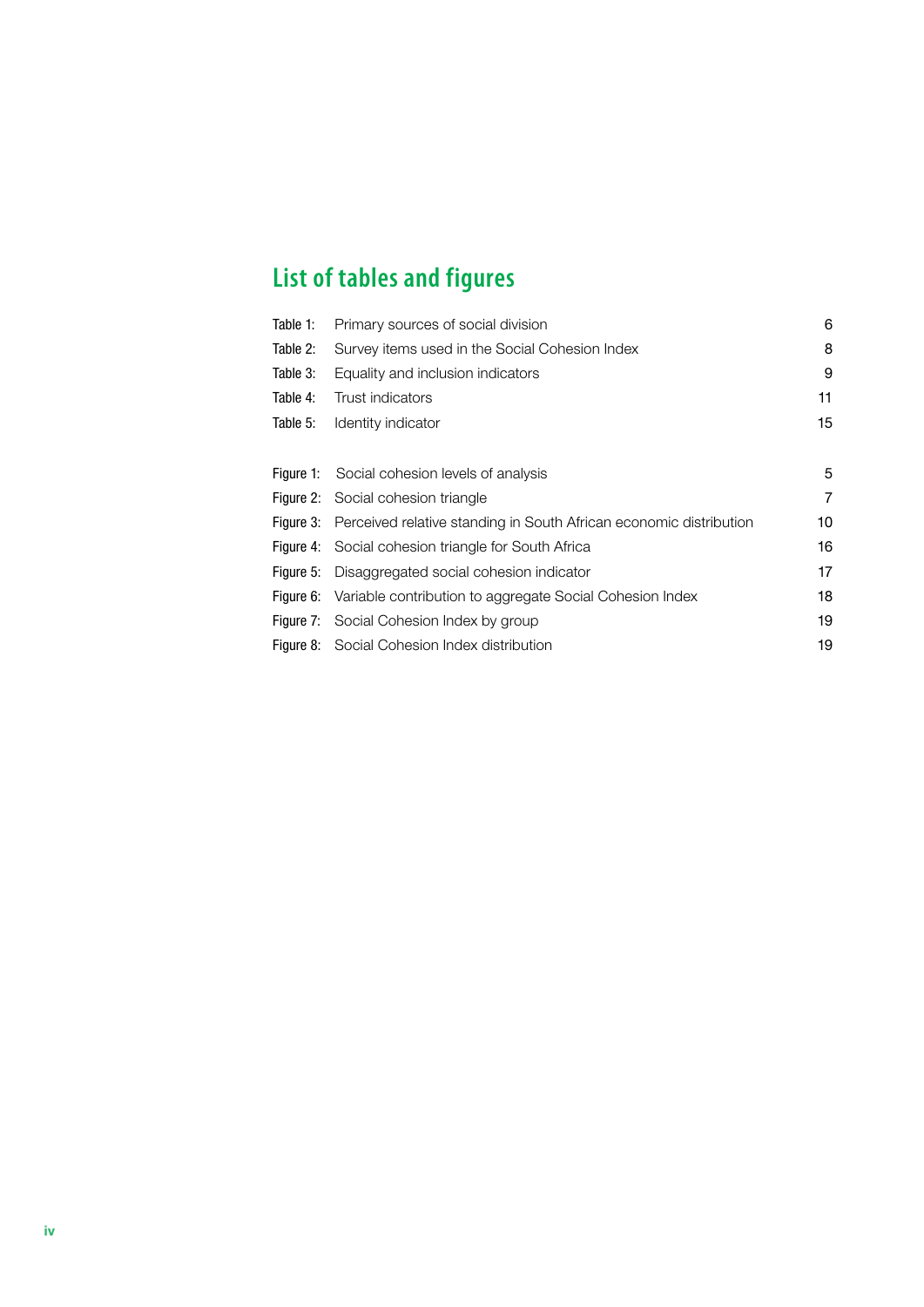### **Summary**

The aim of this paper is to create a measurement for national-level social cohesion in South Africa, by creating an index of variables that provide insight into what it is that holds our society together and, conversely, what causes division within it. More specifically, we reconstruct a social cohesion index developed by researchers at the Centre for Research on Peace and Development (CPRD) at Katholieke Universiteit (KU) Leuven in Belgium, by using data from the 2015 round of the South African Reconciliation Barometer (SARB) survey. The social cohesion triangle measure operationalises the concept of social cohesion by providing an overall measure based on the scores for three sub-indicators: (i) equality and social inclusion, (ii) social and institutional trust, and (iii) shared identity. The first sub-indicator shows relatively low scores for economic inclusion and equality at the national level, with substantial variation across race groups. The trust indicator highlights the extremely low levels of trust in South African society, especially inter-group trust. There is little variation between race groups for inter- and intragroup trust, whilst there is substantial variation for trust in institutions. The nationallevel measure produced for a shared South African identity is the most positive indicator for social cohesion of the three sub-indicators. It shows the high level of identification with the national identity across all race groups.

The indicator produced provides a measure by which to track social cohesion in relation to social, economic and political developments over time. The index also provides a means to test for potential relationships between the constitutive indicators (trust, identity, equality and inclusion) over time. Tracking these developments can highlight important policy considerations in national priority areas of reconciliation, nation-building, the capacity and quality of political institutions, and governance, redistribution, inclusive growth and development, amongst others.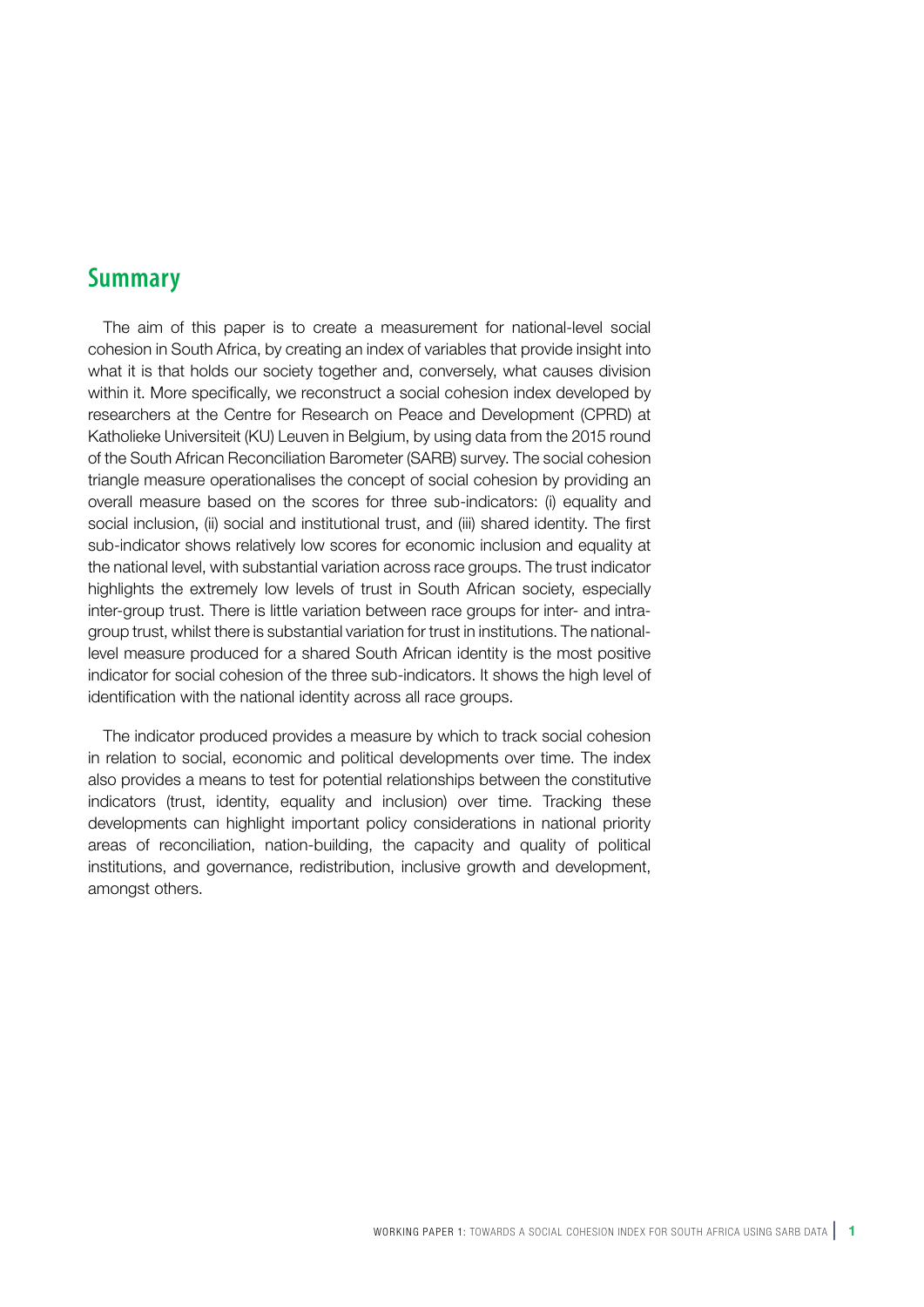## **1. Introduction**

The need to identify and understand what holds a society together becomes an especially prominent topic in times of deepening social divisions. It is during times of instability, insecurity and/or crisis that policy-makers, researchers and societies more broadly carry out introspection into what exactly it is that their social fabric consists of. The issues that divide societies usually relate to challenges of economic inequality, insecurity and migration trends.<sup>1</sup> In the current global climate, the relevancy of social cohesion is highlighted, for example, in what has been occurring within many countries within the global North, where an increase in anti-immigrant nationalism has been accompanied by an increase in antiestablishment sentiment and frustration with increasing levels of income and wealth inequality.

Domestically, South African society continues to be plagued by multiple divisions: i) structural exclusion that still correlates with apartheid boundaries, ii) vast disparities in income and wealth between different class and racial groupings,<sup>2</sup> iii) perpetual incidences of racist and xenophobic confrontations (and the persistence of their underlying sentiments),<sup>3</sup> iv) high levels of civil unrest and demands for increased resource allocation in a stagnating macro-economic environment,<sup>4</sup> and v) large sections of the governing executive and public institutions that stand accused of large-scale, systemic nepotism, corruption and being 'captured' by private interests.<sup>5</sup> Not only does this sketch a society and social groupings that are divided amongst themselves, but it also highlights the lack of trust in a central authority that should act as a unifying, progressive and developmental force.

Three interrelated societal challenges are especially pertinent to the question of social cohesion in the South African context. First, there is a need for mechanisms to overcome disagreements and potential social instability in a stagnant economic environment with widespread inequality and social exclusion. Second, there is a trust deficit amongst broader South African society. Networks of trust are necessary for the establishment of a developmental consensus, or social compact, between the major societal stakeholders (business, government, labour and civil society), with such a developmental consensus in turn required to bring about durable and stable institutions that foster inclusive economic growth.<sup>6</sup> Finally, in a society in which there are high levels of division and distrust, social groupings are unlikely to come together to hold their political leaders accountable.

Conversely, in such a society, opportunistic political actors are presented with a greater opportunity to capitalise on these cleavages for their personal gain.

*"It is during times of instability, insecurity and/or crisis that policy-makers, researchers and societies more broadly carry out introspection into what exactly it is that their social fabric consists of."*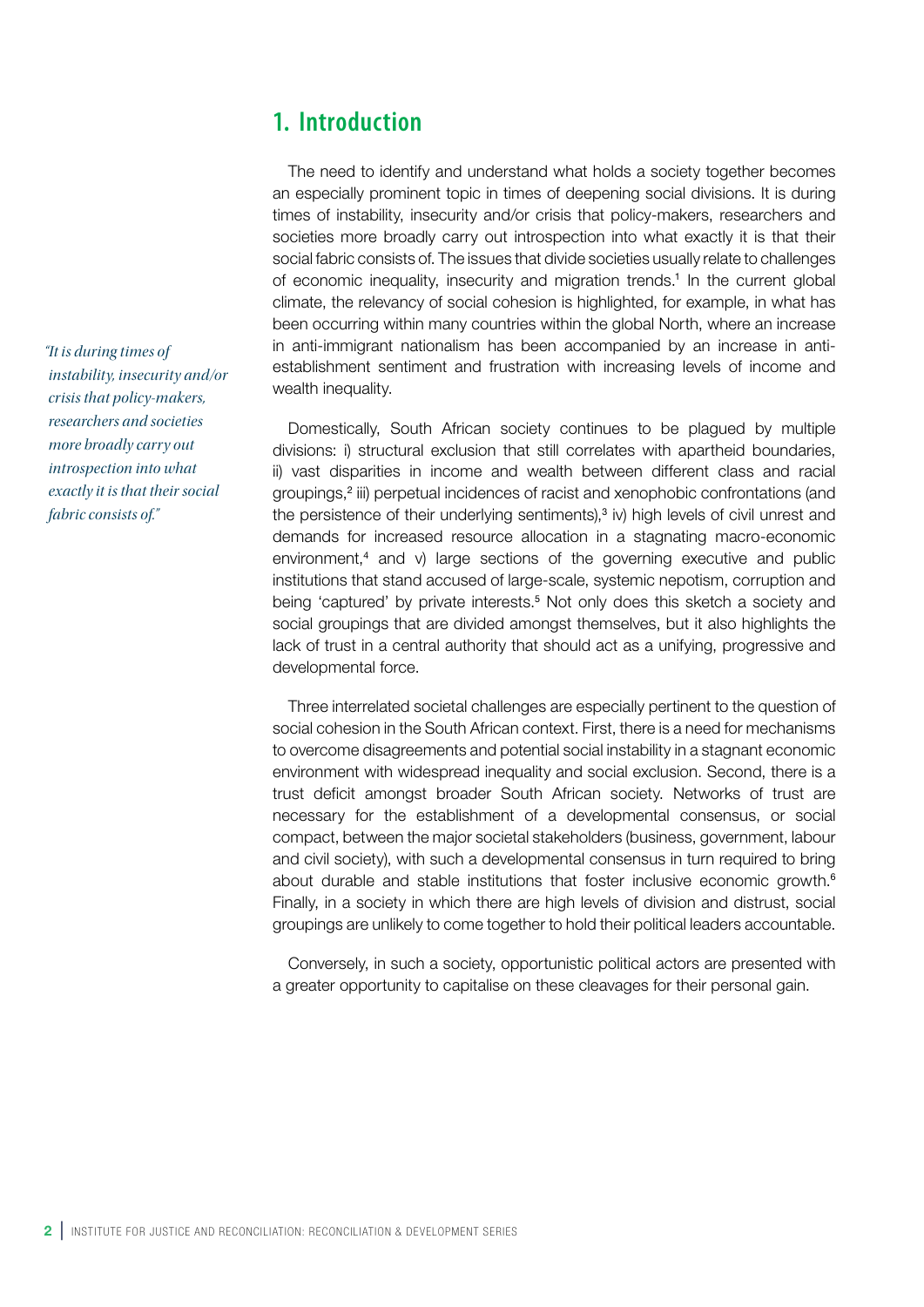The aim of this paper is to create a measurement for national-level social cohesion in South Africa, by creating an index of variables that provide insight into what it is that holds our society together, and, conversely, what causes division within it. More specifically, we reconstruct a social cohesion index developed by researchers at the Centre for Research on Peace and Development (CPRD) at Katholieke Universiteit (KU) Leuven in Belgium,<sup>7</sup> by using data from the 2015 round of the South African Reconciliation Barometer (SARB) survey. The SARB is a biannual<sup>8</sup> public opinion survey conducted by the IJR. Since its launch in 2003, the SARB has provided a nationally representative measure of citizens' attitudes towards national reconciliation, social cohesion, transformation and democratic governance. The SARB is the only survey in South Africa dedicated to critical measurement of reconciliation and the broader processes of social cohesion, and is the largest longitudinal data source of its kind globally.

## **2. Operationalising a definition of social cohesion and its constitutive dimensions**

Social cohesion as a concept is multidimensional in nature, flexible to interpretations in different social contexts and from divergent academic disciplines (and their respective methodologies). Collectively, the literature on social cohesion refers to the aspects of social cohesion as 'strength of social relations, shared values and communities of interpretation, feelings of a common identity and a sense of belonging to the same community, trust among societal members as well as the extent of inequality and disparities.'<sup>9</sup> At its heart, social cohesion refers to the proverbial glue, cement or fabric that holds a group or society together – be that group defined at a familial, communal, cultural, regional, nation state, or any other level. The challenge for the purposes here, however, lies in operationalising such a nebulous and multifaceted concept into a concise and usable indicator at the national level. Taking a step towards measuring social cohesion at a national level in a multi-dimensional way, variables for a social cohesion index are distilled here from shared components of prominent definitions of social cohesion and its constitutive components in international policy analysis literature. The dimensions of social cohesion are operationalised with respect to the relevant data available in the 2015 SARB.

Different definitions conceptualise, group and organise the dimensions that collectively indicate social cohesion differently, depending on the conceptual frameworks from, and purposes for which, it is investigated. However, two key tenets permeate the literature on social cohesion. The range of dimensions are usefully conceptualised, for the purposes here, by the UNDP Bureau for Crisis Prevention and Recovery's<sup>10</sup> differentiation between two analytically distinct, but constitutive, conditions for social cohesive societies:

- i. the reduction of inequalities, disparities and social exclusion; and
- ii. the strengthening of social relations and ties.

*"At its heart, social cohesion refers to the proverbial glue, cement or fabric that holds a group or society together – be that group defined at a familial, communal, cultural, regional, nation state, or any other level."*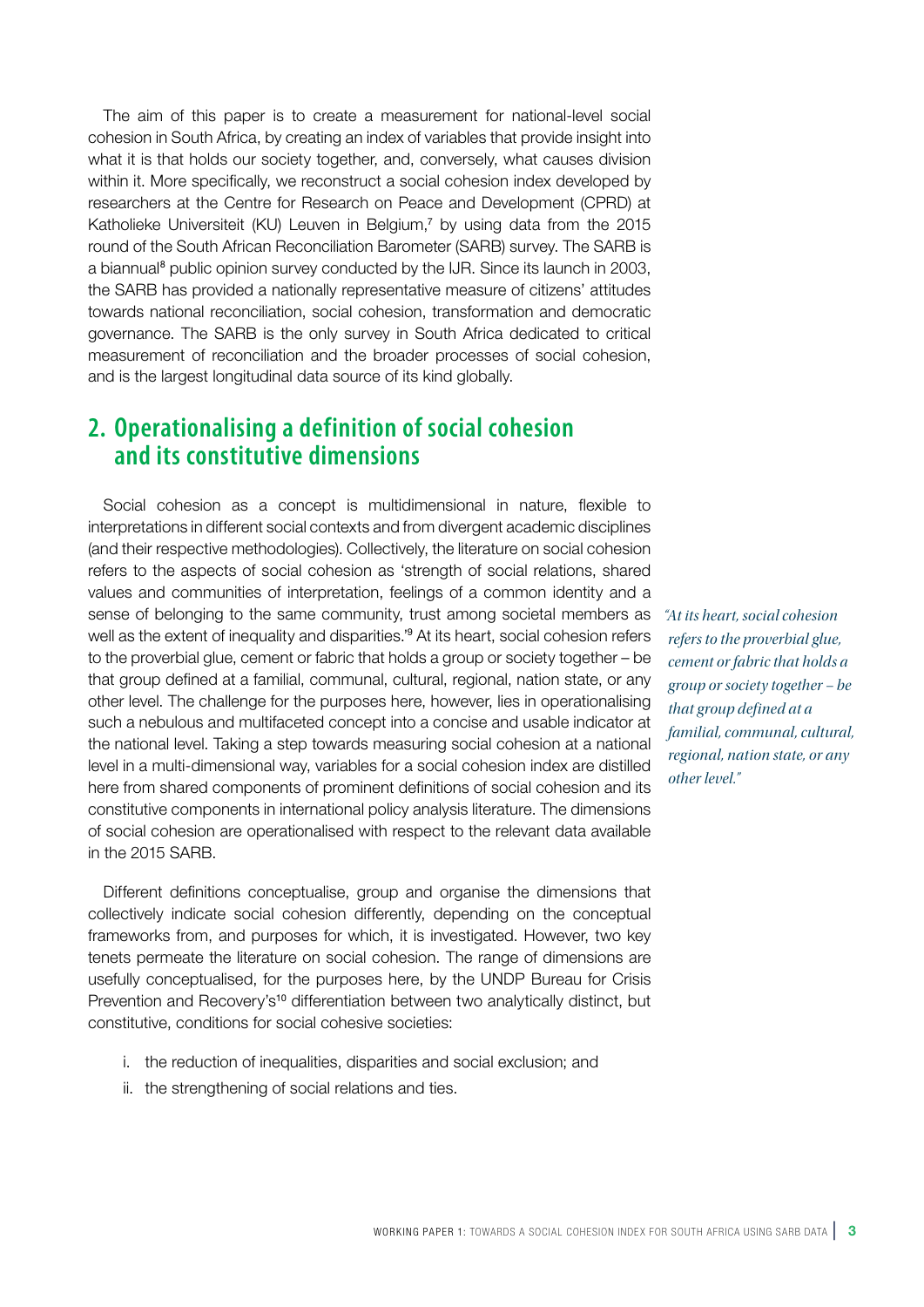*"a cohesive society recognises that its various groupings have a shared fate, and that there is both a necessity and responsibility to look after those without access to resources and opportunities"*

*"a cohesive society is one that creates communities or networks of shared understanding and has high levels of generalised mutual trust"*

These two conditions are also the differentiating foci of what has been termed the two distinct approaches to social cohesion: the so-called institution-driven (or European) and society-driven (or North American) approaches.<sup>11</sup> The former predominantly emphasises the role that social exclusion, inequality and marginalisation play in dividing a society and weakening social cohesion. This approach highlights the fundamental role that perceptions of fairness in the distribution of power and material resources play in a society's cohesiveness. The assumption is that a society consents to the distribution and redistribution of resources based on need (predominantly by means of progressive taxation and social welfare policies) to the extent that 'they regard themselves as bound to the beneficiaries by strong ties of community'.<sup>12</sup> This approach touches on a fundamental characteristic of cohesive societies: that it requires its different individuals and groupings to recognise their interdependence.13 Within this conceptualisation, a cohesive society recognises that its various groupings have a shared fate, and that there is both a necessity and a responsibility to look after those without access to resources and opportunities.14 This approach infers that state institutions and policies play a central role in the objective of achieving a fair distribution of power and resources, by confronting exclusions and inequalities.<sup>15</sup> The effectiveness of state institutions and policies in addressing the needs of citizens, the government's perceived levels of corruption, and the amount of trust that it enjoys from the public provides insight into the extent to which the state contributes to the detriment or benefit of social cohesion.<sup>16</sup>

On the other hand, the society-driven approach relates closely to social capital theory and places more emphasis on the beliefs, behaviours and linkages that individuals and societal groupings have in relation to one another.17 The focus is the glue/essence of what holds a society together; on the shared identities, norms and values, as well as civic participation and the fostering of networks and relationships.18 From this perspective, a cohesive society is one that creates communities or networks of shared understanding and has high levels of generalised mutual trust. It emphasises the stimulation of civic engagement, political participation, nurturing societal connections and a sense of belonging.<sup>19</sup> This approach resonates with discourses on nation-building, unity, reconciliation and the symbolism of a rainbow nation in the post-apartheid South African context.20 These two dimensions of social cohesion, as identified in the two approaches, collectively characterise that which holds a society together and that which tears it apart. Building on these two dimensions, it is also necessary to highlight, for the purposes of this paper, three levels at which a society's cohesiveness can be investigated.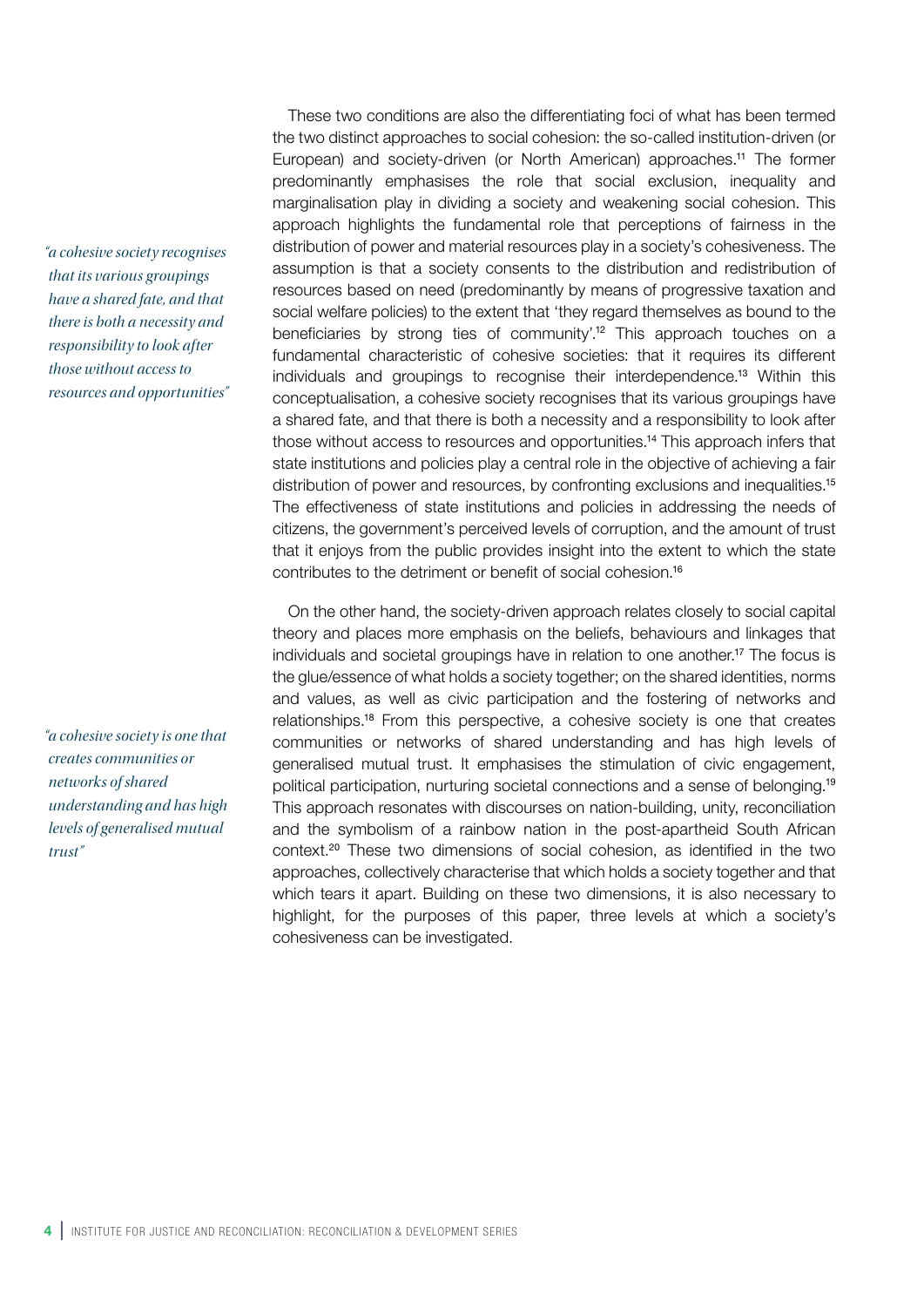#### Figure 1: Social cohesion levels of analysis



Differentiation can be made between three types of relationships/connections that impact upon a society's overall cohesiveness:<sup>21</sup> relationships of individuals within the same group (referred to as bonds), relationships of individuals across groups (bridges), and the relationship of a society (and its respective groups) with the state (linkages). Both the connections within a society, and between the state and society, contribute towards social cohesion. In a diverse (in terms of race, ethnicity, language, class, etc.), post-conflict society still dealing with the legacies of a divisive colonial and apartheid past, inter-group cohesion and the role of a legitimate state in facilitating that cohesion are especially important in the South African context. Consequently, with the aim of creating an index for social cohesion at the national level, horizontal inter-group bridges and vertical state– society linkages are presumed to be especially pertinent in fostering a cohesive South African society at the macro (or national) level.

With regards to the analysis of inter-group bridges, it is important to disaggregate and compare perceptions across prominent societal group identities. For example, if the aggregate indicators for social cohesion are high, but there are vast differences in perceptions when disaggregated between groups, that in itself indicates a disjuncture in inter-group lived realities that would be unlikely to show in an aggregated national measure. A divergence in experiences and perceptions would in itself highlight a society's lack of cohesiveness. Therefore, if different racial groups have noticeably divergent perceptions on the dimensions of the composite index, that in itself would indicate a schism in public sentiment amongst these groups. Although group identities are necessarily social constructs, they provide an important insight into the extent of horizontal inequalities<sup>22</sup> and a sense of injustice and/or interdependence between groupings perceived to be salient in the particular context.

*" if the aggregate indicators for social cohesion are high, but there are vast differences in perceptions when disaggregated between groups, that in itself indicates a disjuncture in inter-group lived realities"*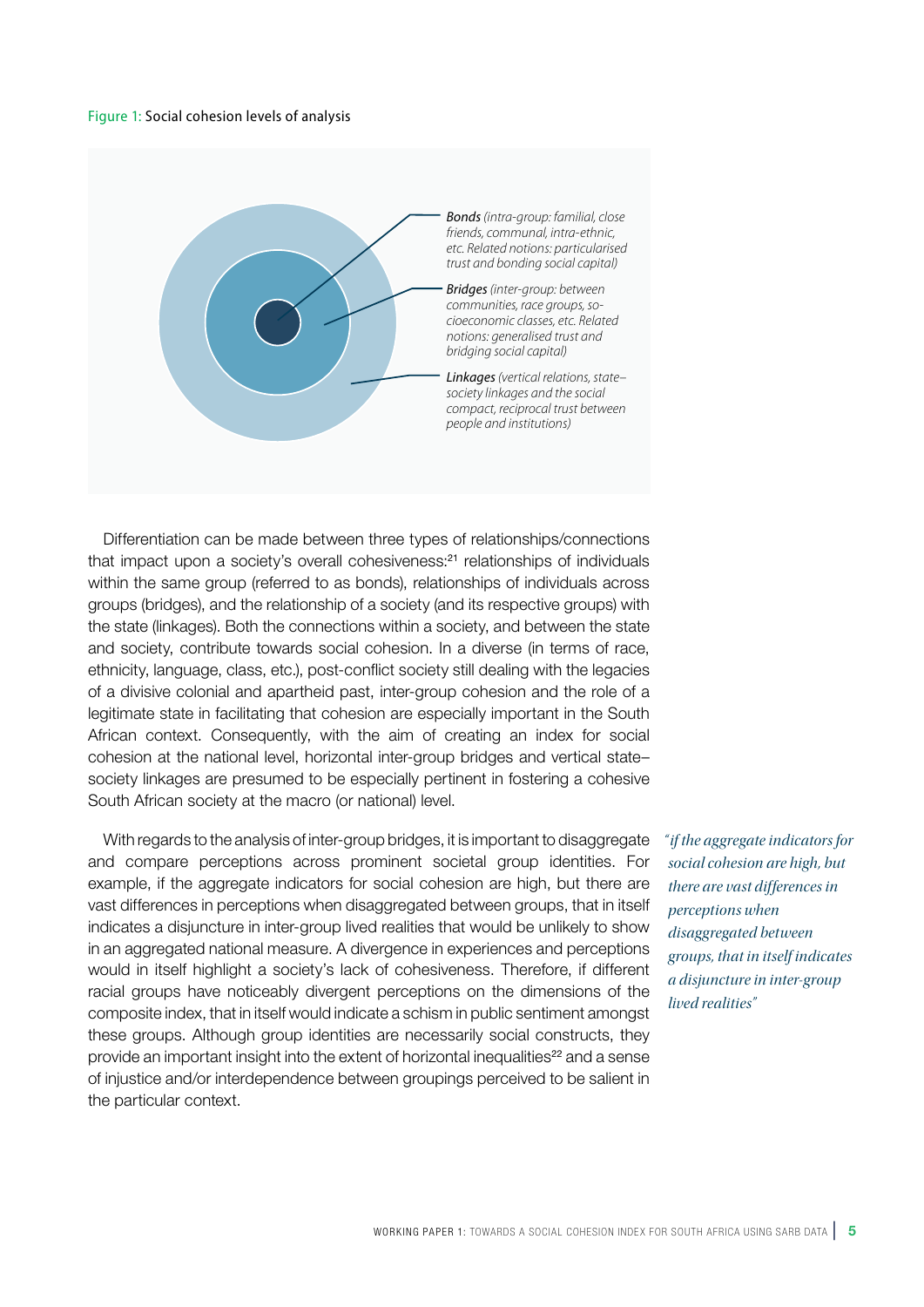| Table 1: Primary sources of social division (%) |            |            |  |  |  |  |
|-------------------------------------------------|------------|------------|--|--|--|--|
|                                                 | 1st choice | 2nd choice |  |  |  |  |
| Inequality (rich and poor)                      | 30.3       | 23.9       |  |  |  |  |
| Race                                            | 235        | 253        |  |  |  |  |

As is to be expected in one of the most unequal societies in the world.<sup>23</sup> public perception data indicates that inequality between the rich and poor is most cited as the greatest source of social division (see Table 1). As perceptions of inequality, however, are already built into the index (discussed later), the data will only be disaggregated according to the second-most-identified source of social division: race. The aim here is not to perpetuate racialised thinking and the division of South African society into the racial colour categories that it has inherited from its past. Instead, the disaggregation according to racial groupings provides a source of triangulation by which to check the aggregate measure of social cohesion produced.

Apart from being identified as a major source of social division in the data, there are two complementary reasons for presuming that racial identities are important categories by which to disaggregate a social cohesion measure in South Africa. Both these reasons directly relate to the country's colonial and apartheid past. First, in terms of access to resources and opportunities, historical divisions based on race still manifest in the composition of South African society's economic strata and the distribution of resources. $24$  This is especially true with regards to lower economic classes, which are, in the large majority, still black, poor and without access to resources and opportunities.<sup>25</sup> Second, and relatedly, the colonial and apartheid legacy of thinking in racialised terms still permeates contemporary South African society. This is evidenced by the divergent public sentiment often elicited in the IJR's own survey data.<sup>26</sup>

Furthermore, the approach followed here is constructivist in nature. It assumes that national social cohesion is fundamentally a matter of how individuals perceive societal phenomena and functioning of state institutions,<sup>27</sup> as opposed to more objective measures. Perceptions are likely the result of actual interactions and the lived experiences of objectively measured circumstances, and therefore considerable correlation is expected between objective and subjective measures of constitutive indicators of social cohesion (like subjective and objective measures of inequality, for example). However, people's behaviour and beliefs are invariably shaped by their perceptions of reality, perceptions of multidimensional and complex phenomena that are further filtered by personal conversion factors. These phenomena are therefore not necessarily captured in one-dimensional objective data, and perception data are preferred for the exercise here.

*"As is to be expected in one of the most unequal societies in the world, public perception data indicates that inequality between the rich and poor is most cited as the greatest source of social division."*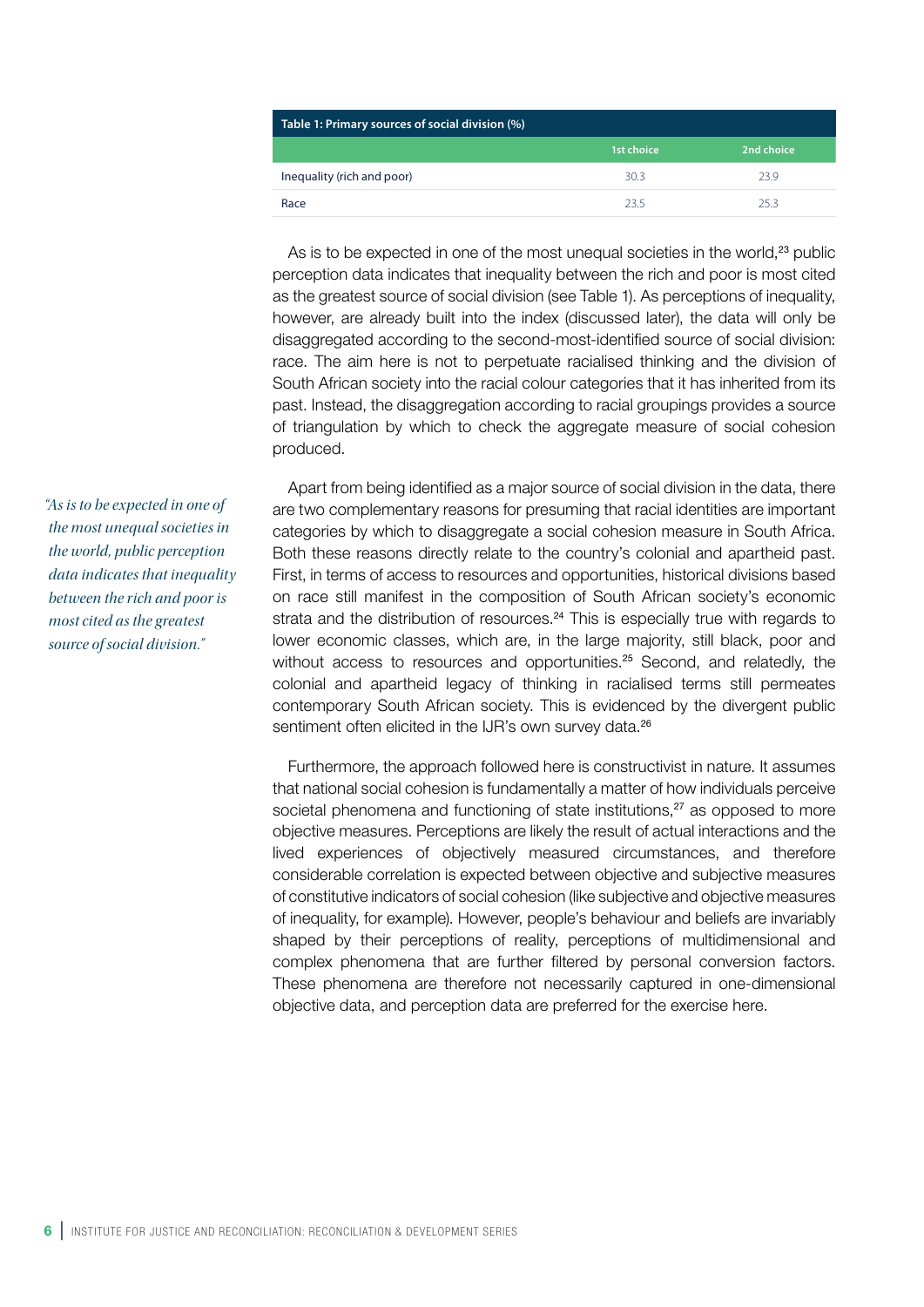If, for example, people's perceptions of inequality do not correspond with narrower, objective measures of income and/or wealth inequality, it is not to the detriment of a perception-based index. The argument here is that it is exactly the perceptions of inequality that play a crucial role in the formulation of ideas and behaviour and, therefore, it is perceptions that are of central importance to our index. This assumption has empirical basis in the work of Posel and Casale,<sup>28</sup> who find considerable differences between objective and subjective measures of individuals' relative rankings of themselves in the national income distribution (as a measure of inequality). Importantly, they also find that perceived relative standing in the income distribution has a significantly larger effect on subjective well-being than objective income measures of relative standing. Comparisons between perception-data-based indices and more objective measures, along with how both these measures relate to the societal phenomena that are observed in practice, are important exercises done elsewhere.29 They differ from the exercises conducted here: the construction of a perceptions-based social cohesion index for South Africa.

In light of the analysis of the constitutive dimensions of social cohesion provided, the broad and nebulous concept can now be categorised into measurable elements. This is done by operationalising perception data on three aspects, in line with the constitutive dimensions identified earlier: perceived inequalities and social exclusion, societal trust and shared identities. These constitutive dimensions are depicted by Langer et al.'s social cohesion triangle in Figure 2 below, with the questions used as indicators for the respective dimensions indicated in Table 2.

*"The argument here is that it is exactly the perceptions of inequality that play a crucial role in the formulation of ideas and behaviour"*



#### Figure 2: Social cohesion triangle

*Source: Langer et al. 2015*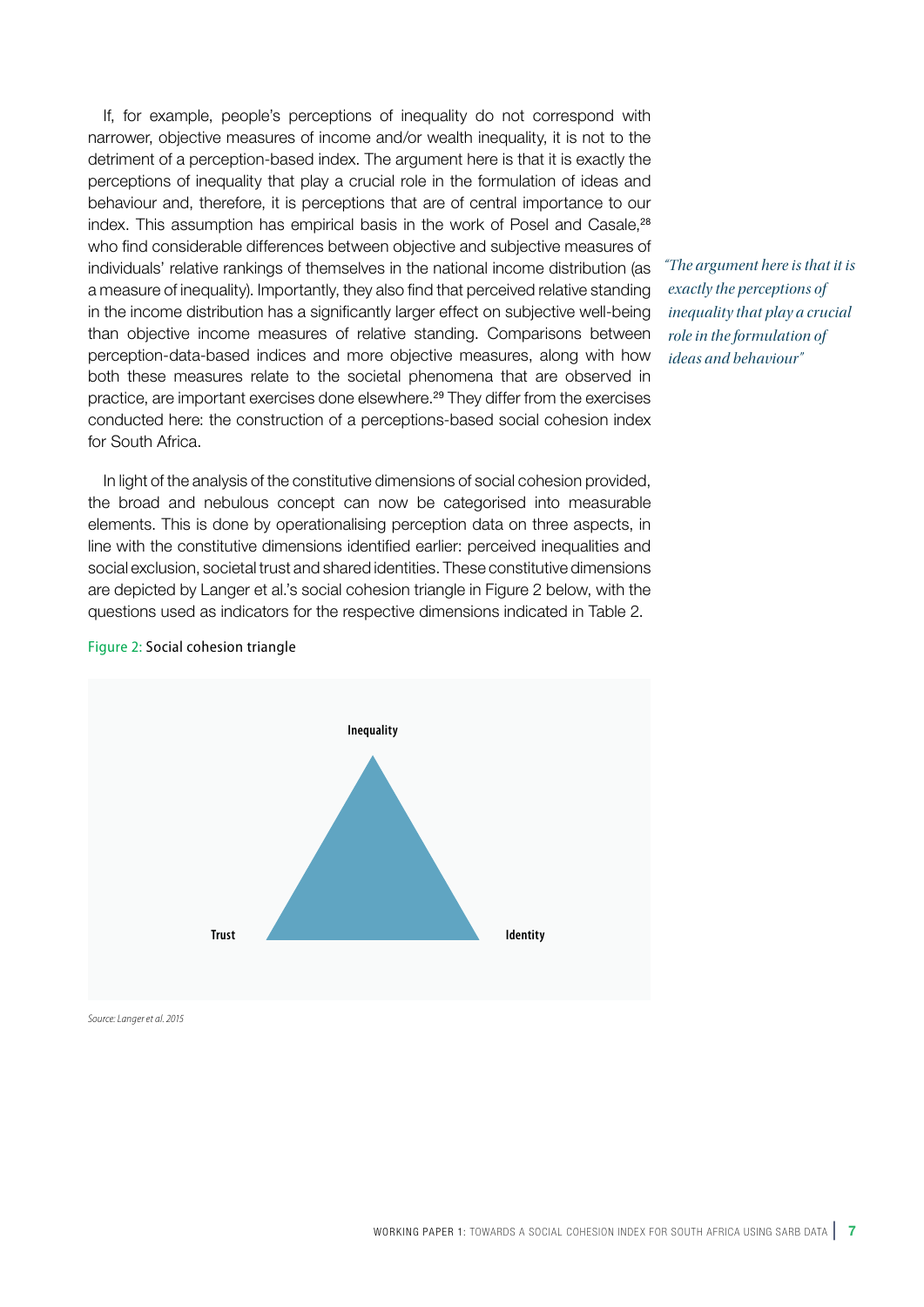| <b>Question</b>                                                                                                                                                                                                                             | <b>Social cohesion indicator</b>                                                                                                                       |
|---------------------------------------------------------------------------------------------------------------------------------------------------------------------------------------------------------------------------------------------|--------------------------------------------------------------------------------------------------------------------------------------------------------|
| Inequality and social exclusion                                                                                                                                                                                                             |                                                                                                                                                        |
| 1. How would you describe your financial<br>situation in relation to others? In relation<br>to the rest of South Africa, your financial<br>situation is                                                                                     | 1. Proportion of respondents who believe that, in<br>relation to the rest of South Africa, their<br>financial situation is the 'same'.                 |
| 2. In thinking about the goals you have in life,<br>how much do you agree with the following<br>statements?                                                                                                                                 | 2. Proportion of respondents who 'agree' or<br>'strongly agree' with the respective statements.                                                        |
| a. Thave access to the financial resources L<br>need to achieve my goals.                                                                                                                                                                   |                                                                                                                                                        |
| b. I have access to groups of people who<br>can help me achieve my goals.                                                                                                                                                                   |                                                                                                                                                        |
| c. I have the education I need to achieve my<br>goals.                                                                                                                                                                                      |                                                                                                                                                        |
| d. I can easily get (or travel) to the places I<br>need to in order to achieve my goals.                                                                                                                                                    |                                                                                                                                                        |
| Trust (intra-group, inter-group and institutional)                                                                                                                                                                                          |                                                                                                                                                        |
| 1. How much do you trust the following<br>groups of people?<br>a. Relatives                                                                                                                                                                 | 1. Intra-group trust: Proportion of respondents who<br>trust'a lot' in relatives, neighbours and colleagues<br>for intra-group cohesion;               |
| b. Neighbours<br>c. Colleagues<br>d. Other race groups<br>e. Other language groups                                                                                                                                                          | Inter group trust: Proportion of respondents who<br>trust'a lot' in other race groups, other language<br>groups and foreigners living in South Africa. |
| f. Foreigners living in South Africa                                                                                                                                                                                                        |                                                                                                                                                        |
| 2. Please indicate how much confidence you<br>have in each of the following institutions, or<br>haven't you heard enough about them to say?<br>a. National government<br>b. Local government<br>c. Legal system in general<br>d. Parliament | 2. Institutional trust: Proportion of respondents<br>who trust have 'quite a lot' or 'a great deal' of<br>confidence in the respective institutions.   |
| <b>Identity</b>                                                                                                                                                                                                                             |                                                                                                                                                        |
| 1. The following questions ask about your South<br>African identity, on a scale of 1 to 5, where 1 is<br>strongly disagree and 5 is strongly agree.<br>Please tell me how much you agree or disagree<br>with the following statements:      | 1. Proportion of respondents who 'agree' or 'strongly<br>agree' with the statement.                                                                    |
| a. Being a South African is an important part<br>of how you see yourself.                                                                                                                                                                   |                                                                                                                                                        |
| b. People should realise we are South<br>Africans first, and stop thinking of<br>themselves in terms of the group they<br>belong to.                                                                                                        |                                                                                                                                                        |
| c. You would want your children to think of<br>themselves as South African.                                                                                                                                                                 |                                                                                                                                                        |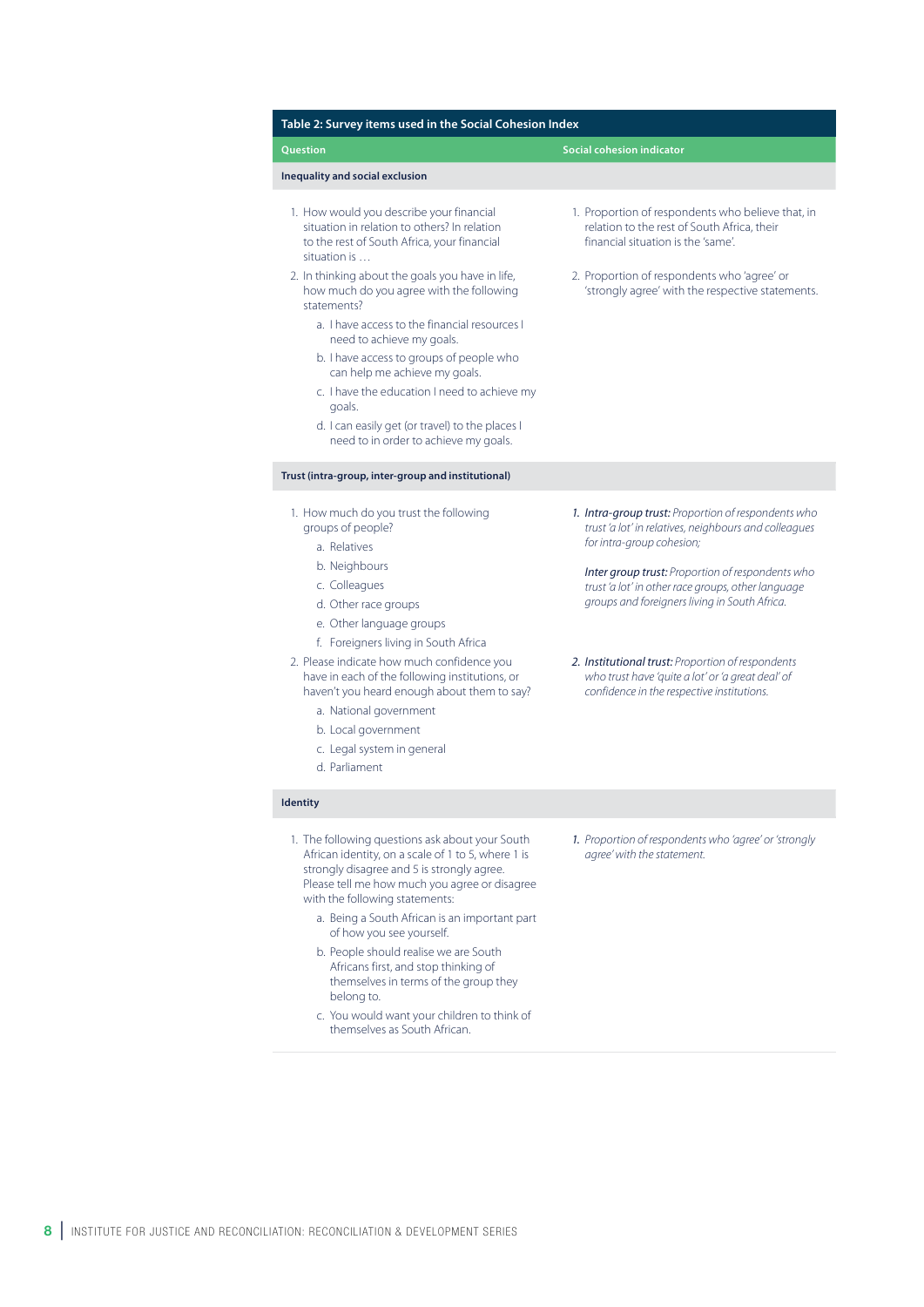## **3. Sub-indicators for social cohesion**

#### **Inequality and social exclusion**

#### *i. Indicator rationale*

Perceptions of exclusion and inequality are important to the extent that they provide insight into the social distances between individual members and groups within a society, social distances within which distrust and prejudice can fester.<sup>31</sup> As discussed earlier, perceptions on exclusion and inequality also shed light on two underlying sentiments that are assumed to be important for a cohesive society: (i) the recognition of interdependence amongst broader society and feelings of being engaged in a shared enterprise, and (ii) perceptions of fairness in the distribution of power and resources. Political, cultural, social and economic inequalities are relevant, but only economic inequalities are considered here (due to data availability). Importantly, as discussed above, it is people's perceptions of being in an equal or unequal society that is assumed to impact upon societal cohesion.

Additionally, and in divergence from the methodology on which this paper is based, a measure for social exclusion is also incorporated into the index. Social exclusion is measured here by the extent to which people feel they have access to the financial resources, groups of people, education and geographic/physical accessibility to achieve their goals. Similarly, social mobility could be used as a measure for social cohesion, as is done elsewhere.<sup>32</sup> The assumption of using a measure of social mobility is that the impact of inequality and exclusion on social cohesion is not only important as it relates to frustration/content with the status quo, but also with regards to hopes and prospects for the future.<sup>33</sup> The indicator used for social exclusion is preferred here, however, as it already captures four dimensions of access required for mobility.

### *"Perceptions of exclusion and inequality are important to the extent that they provide insight into the social distances between individual members and groups within a society"*

#### *ii. Indicator results*

| Table 3: Equality and inclusion (%) |                 |                  |          |  |  |  |  |  |
|-------------------------------------|-----------------|------------------|----------|--|--|--|--|--|
|                                     | <b>Equality</b> | <b>Inclusion</b> | Combined |  |  |  |  |  |
| <b>Black</b>                        | 39.0            | 40.0             | 39.5     |  |  |  |  |  |
| White                               | 36.9            | 65.6             | 51.2     |  |  |  |  |  |
| Indian/Asian                        | 54.4            | 50.9             | 52.7     |  |  |  |  |  |
| Coloured                            | 38.3            | 25.5             | 31.9     |  |  |  |  |  |
| <b>South Africa</b>                 | 39.1            | 41.6             | 40.4     |  |  |  |  |  |

*For the survey questions used for the equality and inclusion indicators, see Table 2. The Combined indicator is the arithmetic mean of the two sub-indicators Equality and Inclusion.*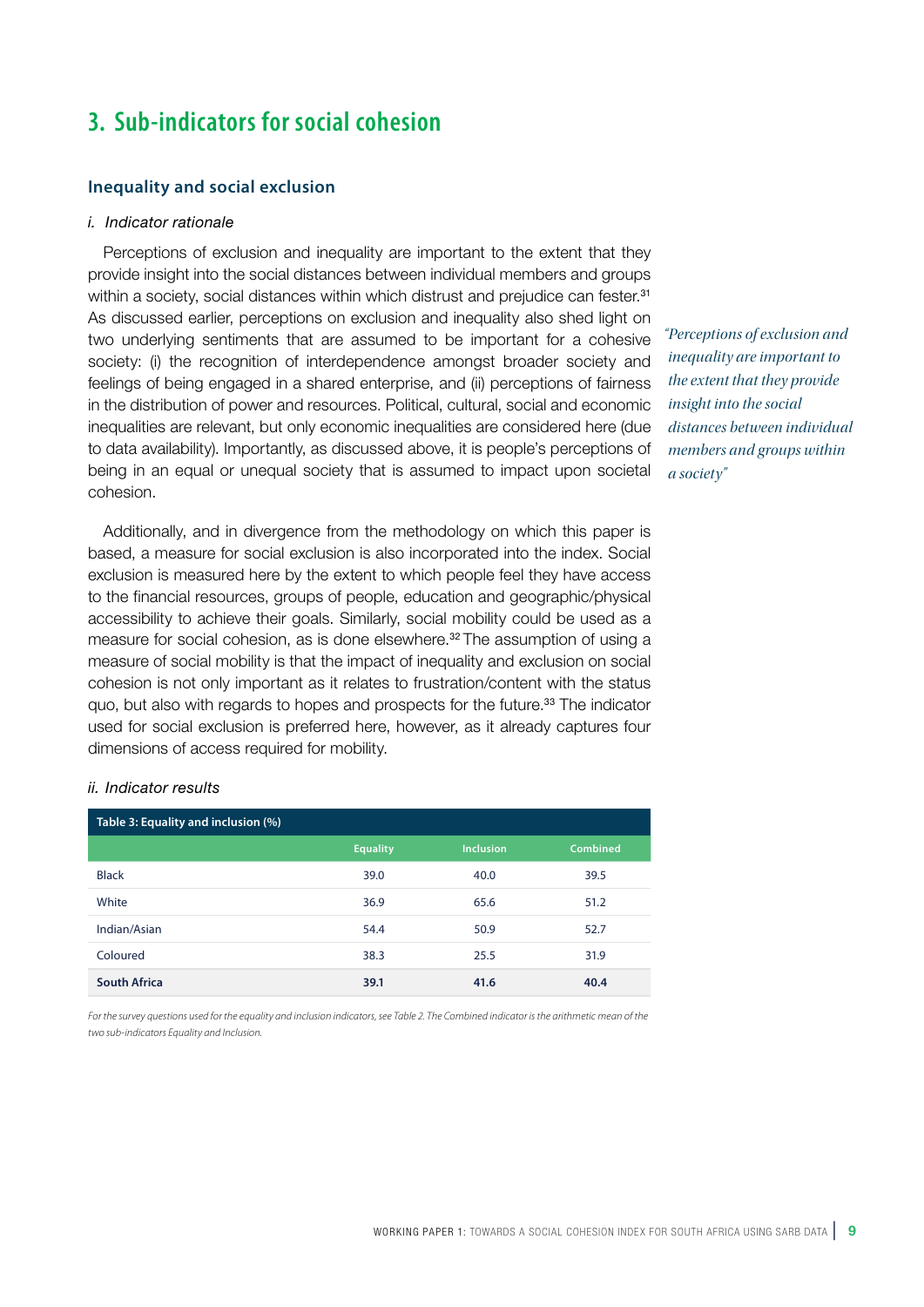

Figure 3: Perceived relative standing in South African economic distribution

Table 3 shows the proportions of respondents who (i) regard their financial situation as 'the same' as that of their compatriots (as an indicator of equality) and (ii) who believe they have access to the resources necessary to achieve their goals (as an indicator of inclusion).<sup>34</sup> Figure 3 focuses specifically on the equality indicator, showcasing respondents' perceptions of their relative standing in national distribution of economic welfare.

In terms of perceived relative standing, the greatest proportion of South Africans see their financial situation as 'the same' as that of their compatriots. When disaggregated by race, the finding that the majority of the group regards their financial situation as the same as other South Africans is consistent across black and Indian/Asian race groups. However, with 37 per cent of white South Africans also perceiving of themselves as 'better' or 'much better' off, this group has the highest percentage of respondents who see themselves as fitting into the top ends of the distribution. Conversely, 44 per cent of Coloured South Africans regard themselves as 'worse' or 'much worse' off than their compatriots, making them the grouping with highest proportion of respondents who perceive themselves as belonging to the lower end of the distribution.35 Coloured respondents were also substantially less likely than other groups to 'agree' or 'strongly agree' that they had access to the financial resources, people, education and geographic/physical access to achieve their goals. White respondents were the most likely to agree that they have access to the resources required to achieve their goals.

Overall, the national averages for both indicators are close to 40 per cent, indicating that four out of ten respondents provided answers that are indicative of a cohesive society, within the theoretical framework of this paper. What is noteworthy is that there is substantially more variance across race groups for the inclusion indicator than for the equality indicator. Even though the composite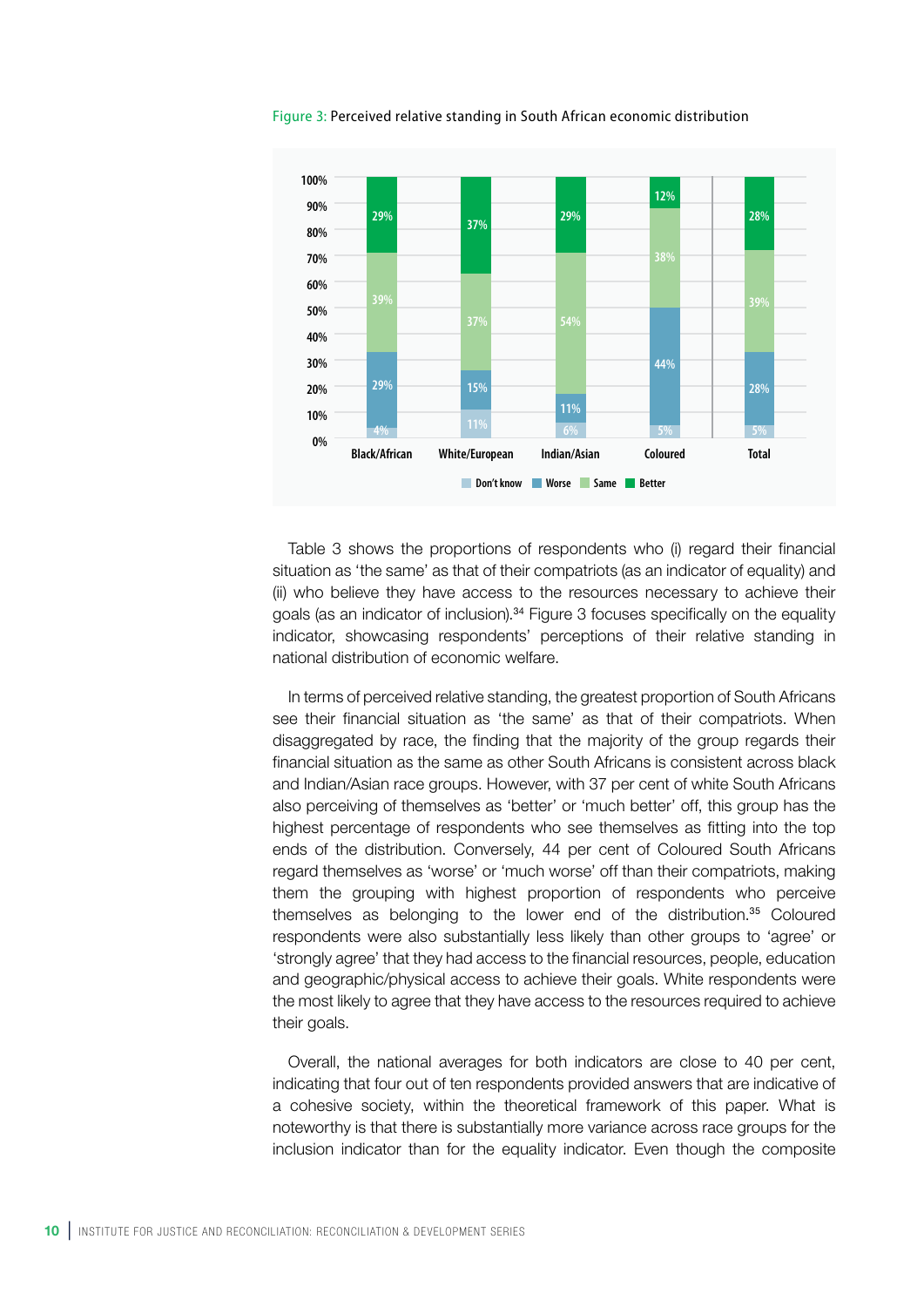equality and inclusion indicator produces a lower-middle-range figure, some might still find it surprisingly high for one of the most unequal societies in the world.<sup>36</sup> This is attributable to the fact that the largest proportion of respondents perceive their financial situation to be approximately similar to that of other South Africans. This brings to the fore important questions about who respondents take as their reference group when thinking of 'the rest of South Africa', but these are questions that are not explored here.

#### **Trust (intra-group, inter-group and institutional)**

#### *i. Indicator rationale*

The second component concerns particularised trust amongst people within particular groups, generalised trust across different groupings, and trust in government institutions. Trust serves as important indicator of the glue that binds a society together, acting as the foundation of the relationships needed to overcome tensions and create an environment favourable to sustainable ties within a society. Trust functions as the basis for contractual agreements and cooperation within a society, lowering the 'transaction costs' for people in a society to make mutually advantageous and positive transactions (be these transactions emotional, social, political, or economic in nature). Trust in government institutions is relevant here due to the role these institutions play in shaping the economic and social relationships of members of a society. A lack of trust in the state may lead to increased frustration within a society, instability and violent protest – that is, symptoms of a society that lacks social cohesion.

*"Trust functions as the basis for contractual agreements and cooperation within a society"*

## *ii. Indicator results*

| <b>Table 4: Trust indicators</b> |             |                                          |                                      |          |  |  |  |  |
|----------------------------------|-------------|------------------------------------------|--------------------------------------|----------|--|--|--|--|
| Trust (%)                        |             |                                          |                                      |          |  |  |  |  |
|                                  |             | <b>Horizontal</b><br>(Bonds and bridges) | Vertical<br>(State-society linkages) | Combined |  |  |  |  |
|                                  | Intra-group | Inter-group                              | Institutional                        |          |  |  |  |  |
| <b>Black</b>                     | 24.1        | 5.5                                      | 44.6                                 | 29.7     |  |  |  |  |
| White                            | 29.3        | 6.8                                      | 31.7                                 | 24.9     |  |  |  |  |
| Indian/Asian                     | 16.3        | 4.0                                      | 32.8                                 | 21.4     |  |  |  |  |
| Coloured                         | 25.1        | 5.4                                      | 22.8                                 | 19.0     |  |  |  |  |
| <b>South Africa</b>              | 24.5        | 5.6                                      | 41.0                                 | 28.0     |  |  |  |  |

*For the survey questions used for the intra-group, inter-group and institutional trust indicators, see Table 2.* 

*The Combined indicator is the arithmetic mean of the two sub-indicators Horizontal bonds and bridges and Vertical linkages.*

Table 4 shows (i) the proportion of respondents who had 'a lot' of trust within and between groups (bonds and bridges), as well as the (ii) proportion of respondents who have 'quite a lot' or 'a great deal' of confidence in political institutions (linkages).<sup>37</sup>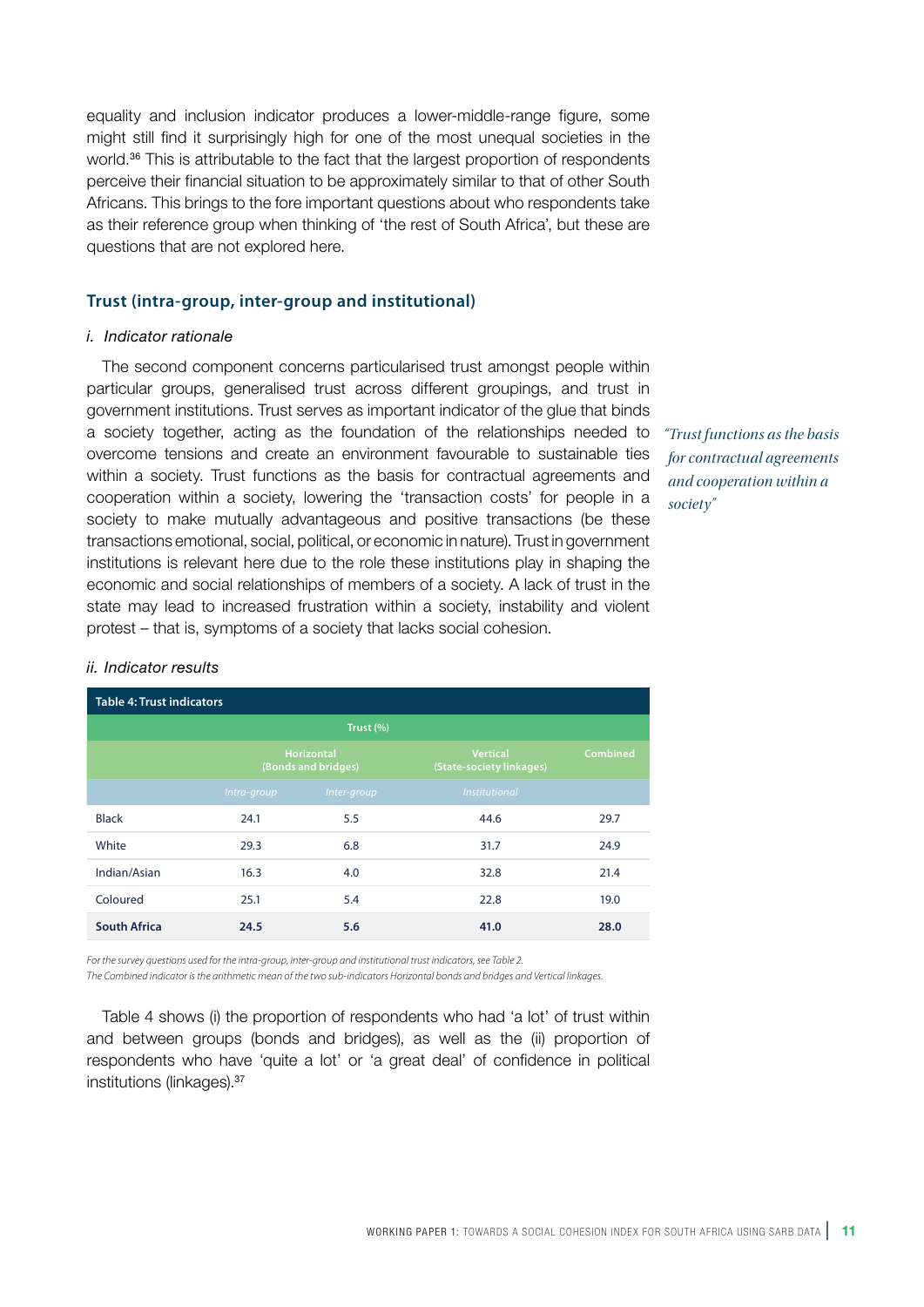*" for trust within and between groupings is particularly low, especially for trust in people or groupings that are regarded as distinctly 'other' than the group of the respondent"*

*"Low levels of generalised social trust are not unique to South Africa, but are the global norm."*

The indicators for trust within and between groupings is particularly low, especially for trust in people or groupings that are regarded as distinctly 'other' than the group of the respondent. To some extent, these low levels of trust indicated are the result of the answering options presented to questionnaire respondents, and the responses taken to indicate 'socially cohesive' for the purposes of this paper. For the trust in people and groups indicators, four answering options were provided for in the questionnaire: whether respondents trust the given category of person (i) 'not at all', (ii) 'just a little', (iii) 'somewhat', or (iv) 'a lot'. Only 'a lot' of trust was taken as an indicator of social cohesion. The indicator of levels of trust might, however, have been higher if there was another answer category between 'somewhat' and 'a lot', if 'somewhat' was included as a positive measure for cohesion, or if the answering categories were phrased differently. Nonetheless, given the caveat of questionnaire framing, levels of trust in other people, especially those who are susceptible to being regarded as an 'other', remain low.

On average, fewer than one in four, or 25 per cent, of respondents trust relatives, neighbours or colleagues 'a lot'. This figure is the lowest within the Indian/Asian grouping, where intra-group trust averages at 16.3 per cent. Particularised trust, as a measure of intra-group bonds, is therefore relatively low and points to a general lack of strong ties within groups. Inter-group trust, as the trust that respondents have in other language groups, races, and foreigners, is even lower, at just over 5 per cent. These low levels of trust are indicative of a society with very weak inter-group bridges. Overall, horizontal trust levels between people and groupings within South African society are very low.

Low levels of generalised social trust are not unique to South Africa, but are the global norm. Longitudinal results for social trust across the world from the World Values Survey (WVS) make it apparent that generalised trust between people is a rare phenomenon.<sup>38</sup> The WVS figure for generalised trust in South Africa is 24 per cent, comparable to the levels of intra-group trust reported in the 2015 SARB (and much higher than the levels of inter-group trust). However, levels of generalised trust<sup>39</sup> in South Africa actually compare relatively favourably to other 'new democracies'40 surveyed, ranking eighth out of 27 new democracies surveyed in waves five and six of the WVS.<sup>41</sup>

Regarding trust in institutions, Holmberg et al.<sup>42</sup> highlight that it is a normative ideal that trust in institutions should be at a high level and reasonably evenly spread across diverse groupings. However, the partisan nature of political elections (and, by extension, the partisan composition of institutions like parliament, national government and local government) points towards the high likelihood of differences in institutional trust between groups of individuals with varying political affiliations. Supporters of the ruling party represented in political institutions can be expected to have higher trust in the legislature compared to citizens who voted for the opposition.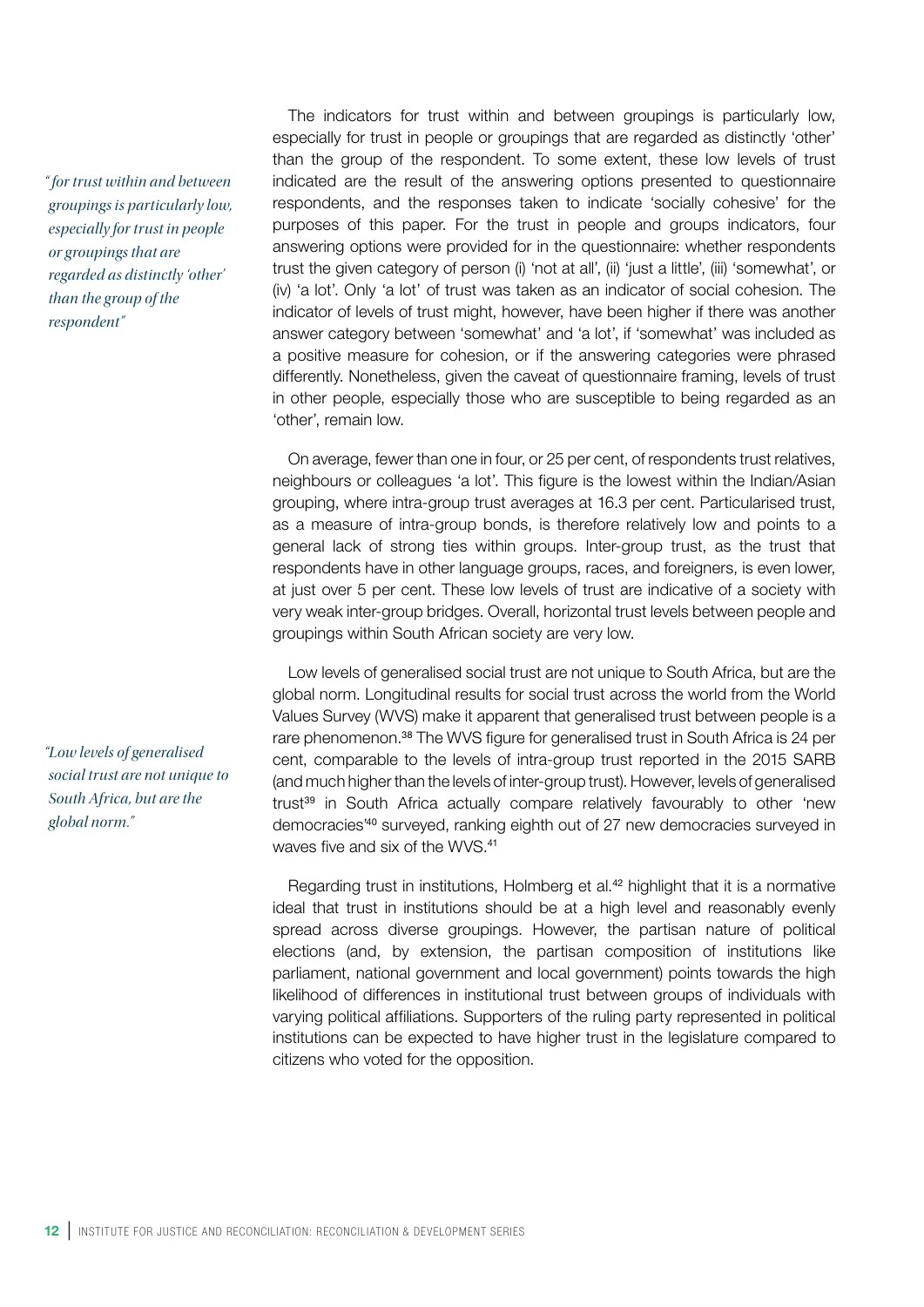The national average levels of confidence in national and local government, parliament and the legal system in general<sup>43</sup> are at a relatively high level. South Africans also have a relatively high level of trust in institutions by global standards.<sup>44</sup> For example, in rounds five and six of the WVS, South Africa ranked fifth out of 27 'new democracies' for trust in parliament (with 45 per cent of South Africans trusting parliament, higher than both the 'new democracy' average of 29 per cent and the 'established democracy' average of 40 per cent of citizens who trust parliament).

However, the relatively high national average can be attributed to relatively high levels of confidence that institutions enjoy among black respondents, as the largest group of respondents. Other racial groupings have substantially lower levels of confidence in the country's political institutions, with the lowest levels of confidence amongst Coloured respondents (22.8 per cent). This divergence in levels of vertical/institutional trust between groupings is noteworthy and must be taken note of when interpreting the aggregate measure for vertical trust at the national level.

#### **Identity**

#### *i. Indicator rationale*

One's sense of identity relates to one's ascribing to certain norms and values that govern one's behaviour.<sup>45</sup> Individuals who share an identity and its accompanying norms and values tend to abide by the same behavioural prescripts and, in that sense, view one another as 'included' in the identifiable group. This common identification facilitates cooperative interactions and social capital.46 Of particular importance in a diverse South African society is the extent to which people adhere to a national identity in relation to their group identity. Tensions and conflict between groups are more likely when group identities are perceived to be more important than national ones.<sup>47</sup> The negative impact of strong group identities is compounded when distributional inequalities and exclusions from power and resources are perceived to align with these identities (referred to as horizontal inequalities).48 Group identities and inequalities then reinforce a dynamic that is to the detriment of social cohesion. Conversely, if people put major emphasis on shared national identities, it indicates that they regard themselves as involved in a shared national project.

#### *ii. Note on the shared identity indicator*

It is important to note, however, that identities, as structural concepts, are inherently exclusionary. Shared identities necessarily emphasise a level of behavioural conformity and distinguishing of in-group members from out-group members. Developing a common identity among citizens (like 'South Africans') can foster a greater sense of inclusion among the population, but inevitably requires differentiating one group from another (South Africans from non-South Africans, in this case).

*"South Africans also have a relatively high level of trust in institutions by global standards"*

*"The negative impact of strong group identities is compounded when distributional inequalities and exclusions from power and resources are perceived to align with these identities (referred to as horizontal inequalities)."*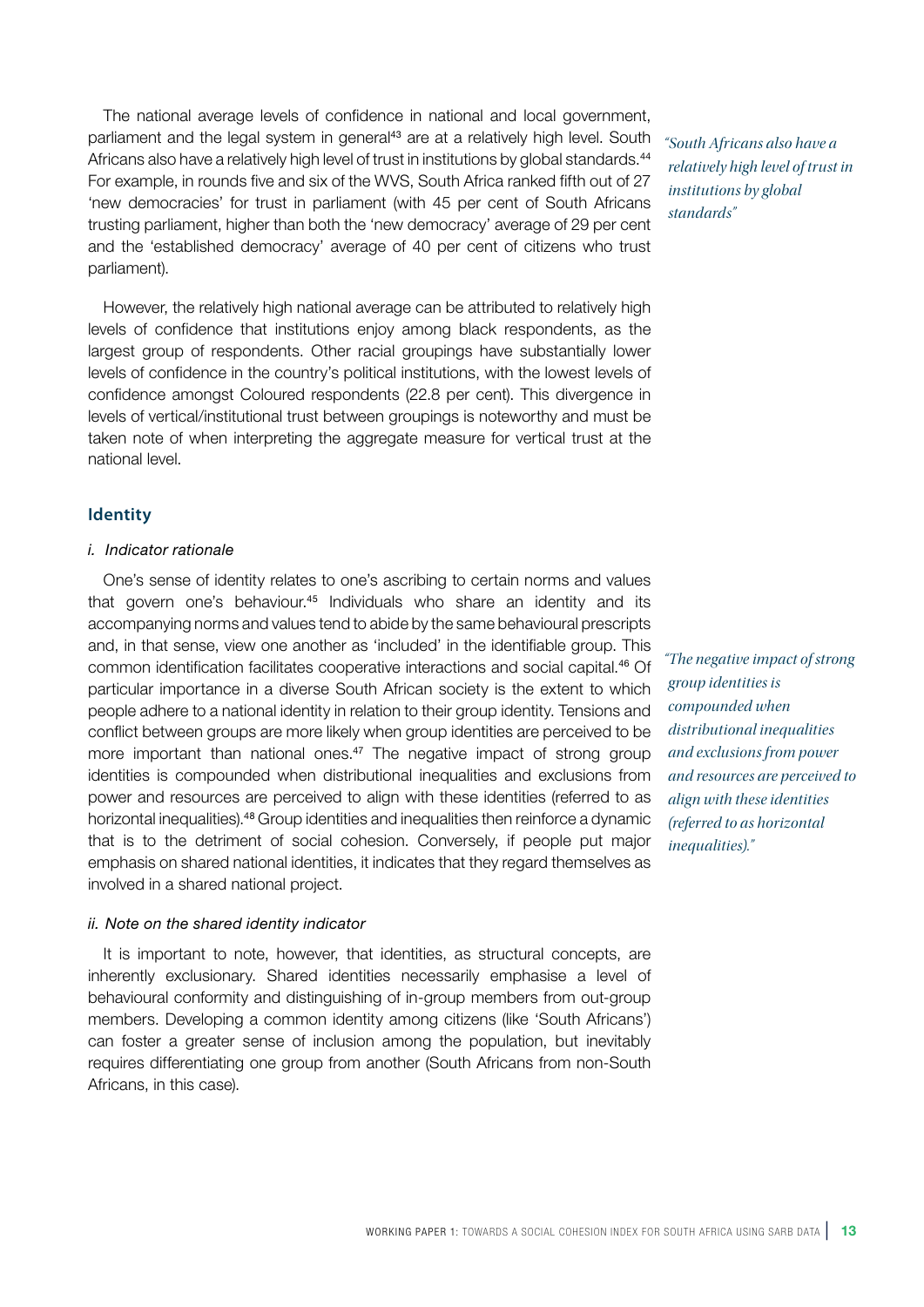Identities become problematic when they lead to exclusionary intra-group relations in conjunction with a lack of inter-group cohesion, what Manole<sup>49</sup> refers to as 'social insularity'. In this scenario, societal groupings become closed off to whomever they regard as 'the other' (be it another class, language, ethnicity, nationality, etc.). If it is the case that an abundance of intra-group cohesion is not accompanied by inter-group cohesion and shared unifying force (such as transcending identities and norms), isolated and exclusionary communities exist side by side. This does not inevitably have to result in conflict. However, the ingroup–out-group dynamics that accompany it can at best be referred to as a negative form of social cohesion (within groups) that is detrimental to nationallevel social cohesion. Put more simply, Jenson argues:<sup>50</sup>

*Communities are not only 'bad' when they lack internal ties, when there is not sufficient interpersonal contact and caring. They may be very, very bad if they are exclusive and only inward looking. In this sense, cohesive communities can suffer from too much 'bonding'.*

At a national level, a socially cohesive South African society requires a central source of identification that is grounded in a tolerance of, and respect for, heterogeneity and diversity.<sup>51</sup> It cannot be founded on a common political identity based on a single common ethnicity, language, culture, or nationality. There can be no unitary ethno-cultural source of identification, where all aspects of the society are common to everyone, in a context as diverse and contested as the South African one.

For a society to have a sustainable primary source of identification, it must identify unifying norms and values (as opposed to ethno-cultural traits and characteristics) that undergird its collective identity. It must develop, as a central source of identification, a shared moral consciousness on universally agreed upon norms and values. This is often embodied in a kind of 'constitutional patriotism',52 where central values (such as those potentially found in a national constitution) provide the foundational values on which a society should function and find its common identity. As Chipkin and Ngqulunga<sup>53</sup> argue in the case of South Africa:

*Social cohesion is to be achieved on the basis of common attachment to the ethical principles of the constitution … by a shared commitment to the principles of diversity, equality and justice.*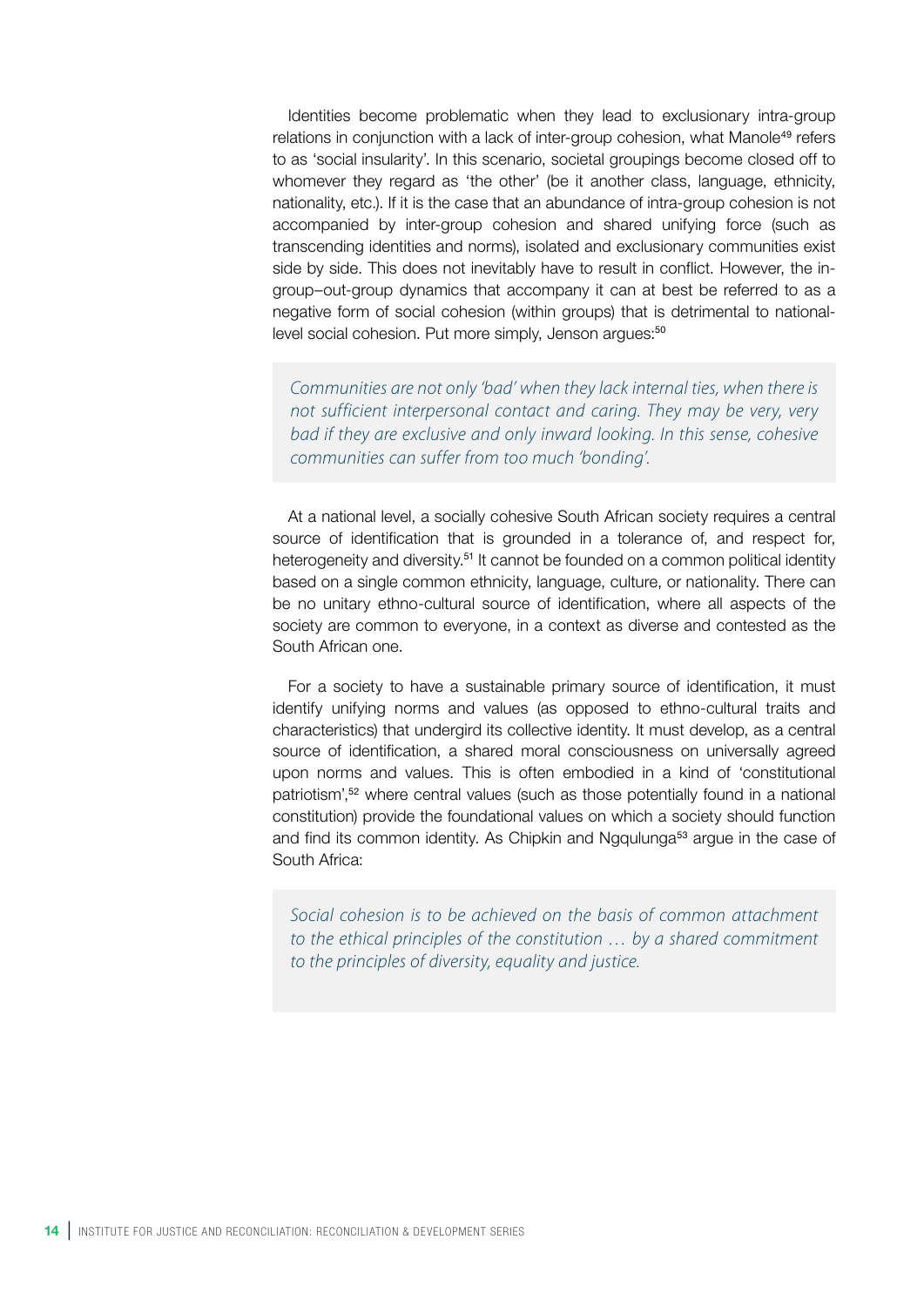A cohesive South African society requires both unity and diversity,<sup>54</sup> where shared values serve as the fundamental source of identification. Practically, this serves as a caveat to the identity measure in the index, as it cannot measure the extent to which a common identity is found in the shared values of the Constitution. However, the measure allows for strong group identities (diversity) to the extent that they are not primary or exclusionary to a national identity (unity).

#### *iii. Indicator results*

| Table 5: Identity indicator |              |
|-----------------------------|--------------|
|                             | Identity (%) |
| <b>Black</b>                | 71.7         |
| White                       | 77.8         |
| Indian/Asian                | 74.1         |
| Coloured                    | 82.2         |
| <b>South Africa</b>         | 73.4         |

*For the survey questions used for the identity indicators, see Table 2.*

Table 5 indicates that a large majority of respondents 'agree' or 'strongly agree' with questions inquiring the strength of their adherence to a South African identity.55 Despite the increasing amount of public and academic critique of the nation-building project in post-1994 South Africa, the South African identity resonates strongly with respondents across all race groups. In light of the fact that Coloured respondents scored the lowest on all of the trust, equality and inclusion sub-indicators, it is interesting to note that, as a group, they have the strongest adherence to the South African national identity.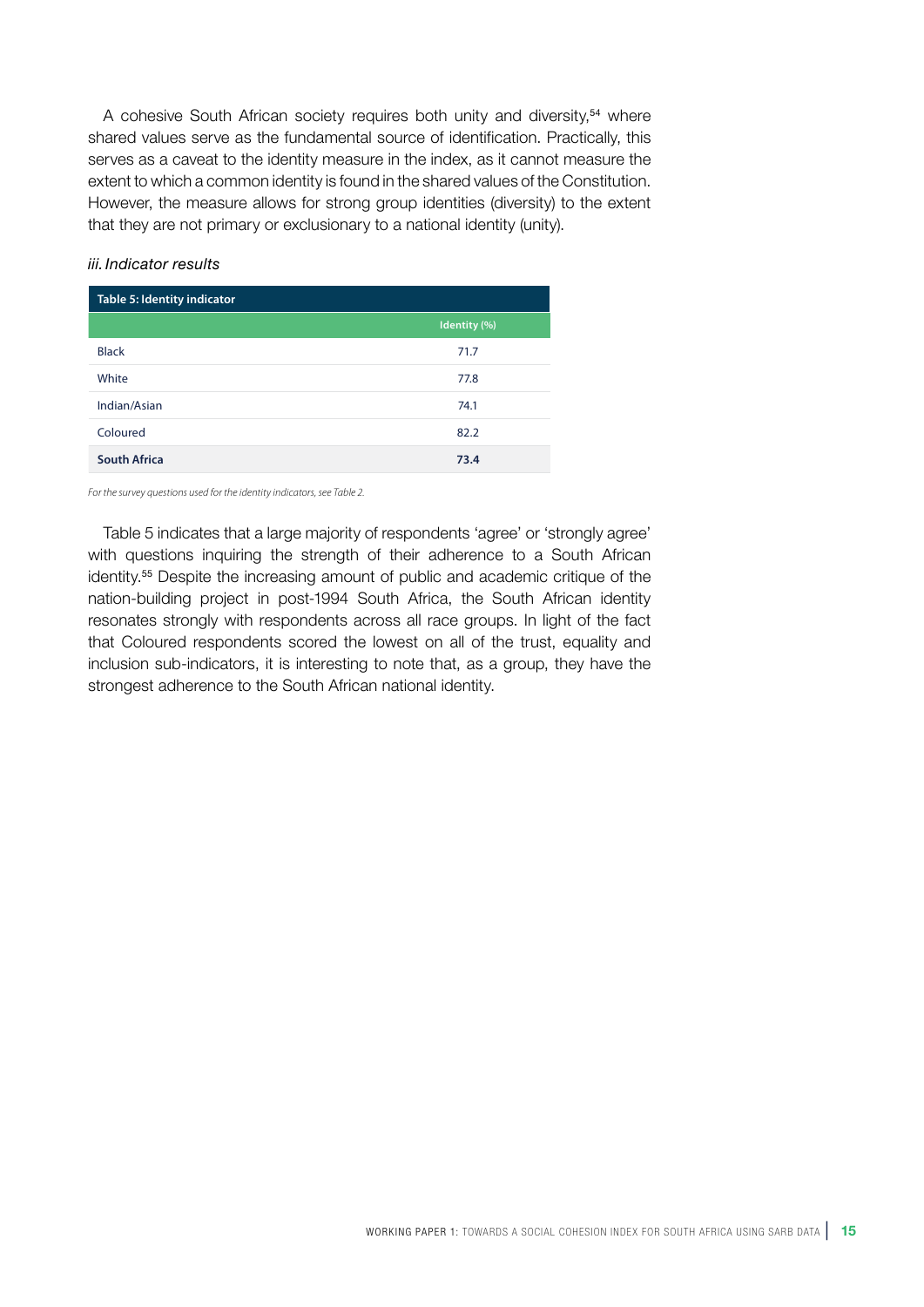## **4. Aggregate indicators for national-level social cohesion**

Two important considerations for a multidimensional indicator are (i) the number of sub-categories into which an indicator of the target concept is divided, and (ii) the weights attributed to the respective sub-categories. The approach here follows Langer et al. in delineating three aspects shared by prominent definitions in the existing policy analysis literature, and operationalising it into a composite measure based on the data source used. The concept of social cohesion is disaggregated into three constitutive dimensions – trust, identity and inequality – with the aggregated measure represented below in the form of a social cohesion triangle.





The social cohesion triangle is a graphical way of representing and summarising the composite indicator. The greater the area of the triangle, the greater a society's level of social cohesion. The indicator represents the extent to which respondents provided answers to survey questions that indicate a presence of social cohesion (as circumscribed and classified in sections 2 and 3 above). However, limited value lies in comparing the three respective dimensions of the triangle per se, as these are, to a large extent, dependent on the framing of the survey questions and categorisation of what constitutes 'cohesive' responses. The greatest value of the social cohesion triangle indicator lies in comparing its movement over time, in relation to social phenomena and indicators thereof, and with regard to how the three sub-indicators change in relation to one another. For example, the usefulness of the indicator would lie in its ability to predict social unrest, stable political institutions and economic growth; or in highlighting potential relations between sub-indicators, such as between perceptions of inequality and levels of trust in institutions or other societal groupings.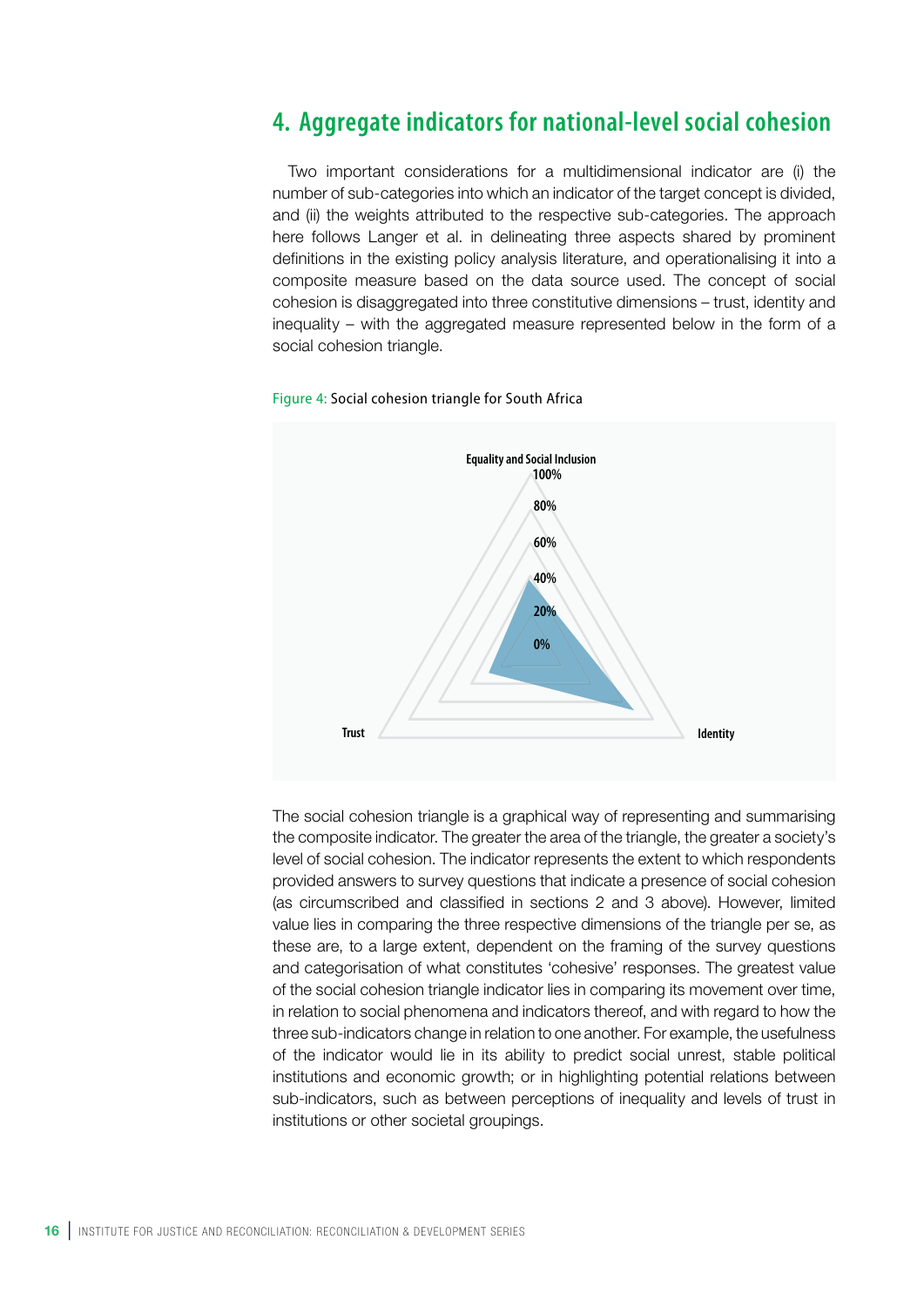Nevertheless, it is clear that South Africans, to a significant extent, share a common sense of national identity, whilst performing poorly in terms of exclusion and inequality indicators and scoring very low in trust indicators in particular. In the social cohesion triangle, the three sub-indicators are each attributed an equal weighting, as there is no empirical reason to assume that any one of them plays a more or less important role in the society's level of social cohesion. However, as the categorisation and weighting of sub-indicators is important, these must be open to change and reconfiguration from new insights and further research. A more refined indicator of South Africa's level of social cohesion is provided by Figure 4, which further sub-categorises indicators and distinguishes between perceived equality, inclusion, institutional trust, inter-group trust and intra-group trust sub-indicators, along with the original indicator of a shared national identity.

#### Figure 5: Disaggregated social cohesion indicator



*"It is clear that South Africans, to a significant extent, share a common sense of national identity, whilst performing poorly in terms of exclusion and inequality indicators and scoring very low in trust indicators in particular."*

Figure 5 illustrates the extent to which a lack of trust, and especially a lack of trust in those who can be perceived as 'the other' (other language, race, or nationality groups), undermines social cohesion. High levels of perceived economic inequality and a lack of access to financial resources, education, social capital and geographic/physical access to opportunity also contribute to an indicator that suggests low levels of social cohesion. Again, a strong sense of a shared national identity greatly contributes to the overall indicator of national social cohesion.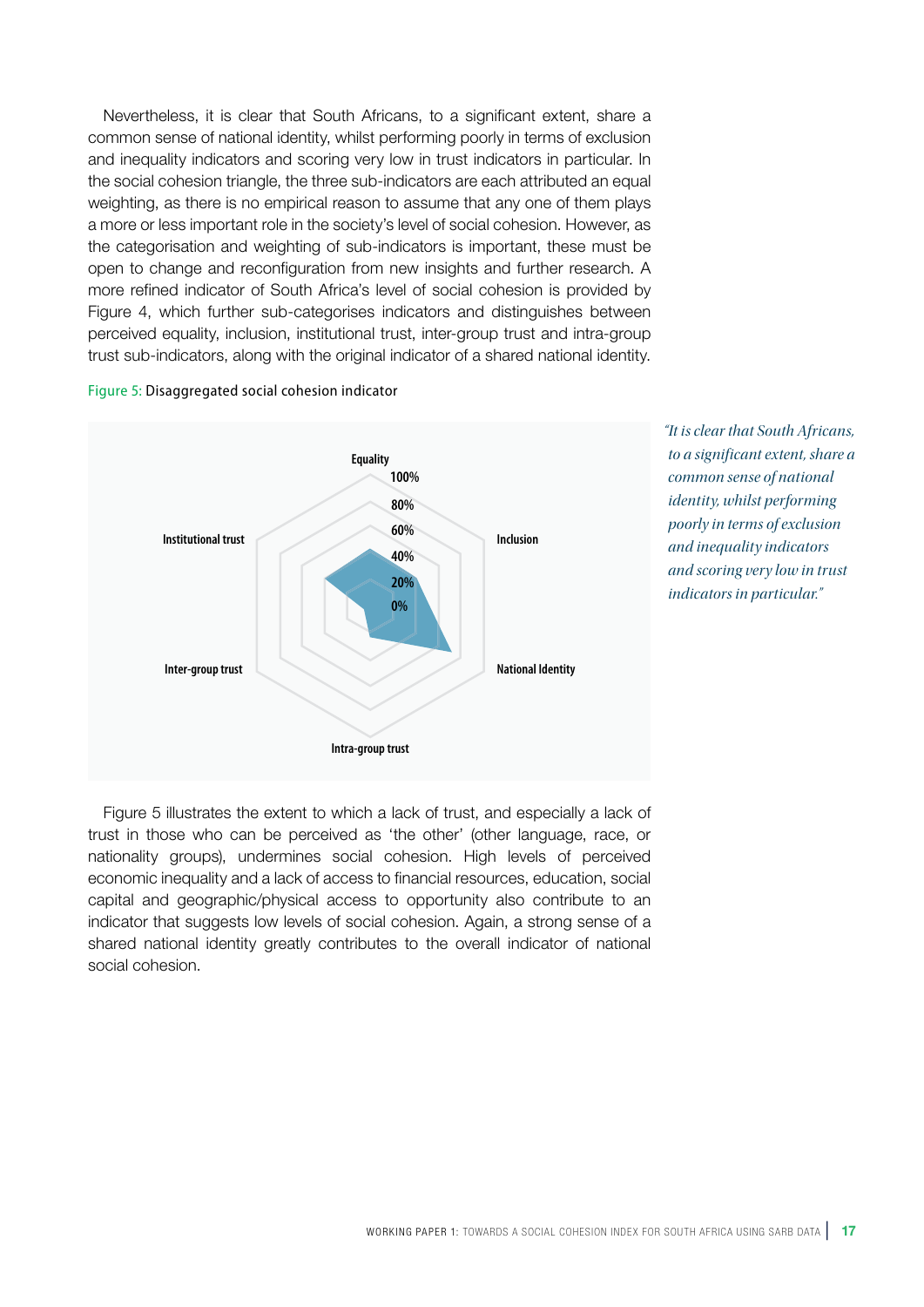*"Distribution of socialcohesion-relevant sentiment is approximately similar across all racial groupings"*

Figures 4 and 5 only account for responses that indicate positive responses to questions indicative of social cohesion, omitting non-positive data that provide insight into the spread of responses that broadly range from very negative, negative, neutral, and positive to very positive. Figures 7 and 8 below capture the range of responses given to questions about social cohesion (trust, identity and inequality) by means of a reconstructed social cohesion index. The weight given to each sub-indicator's contribution to the social cohesion index is indicated in Figure 6. This index captures, on a colour scale, the range of sentiments indicative of social cohesion,<sup>56</sup> ranging from darker blue on the left (i.e. respondents whose aggregated answers are the least indicative of a cohesive society) to darker green on the right (i.e. respondents whose aggregated answers are the most indicative of a cohesive society).



#### Figure 6: Variable contribution to aggregate Social Cohesion Index

Apart from again illustrating the arbitrariness of the delineation of categories on the scale from less to more cohesive, the reconstructed index highlights two important findings. First, the distribution of social-cohesion-relevant sentiment is approximately similar across all racial groupings. This suggests that aggregate indicators of social cohesion provide useful snapshots of overall national-level social cohesion, and that there are not vast disparities in aggregate sentiment between the different race groups.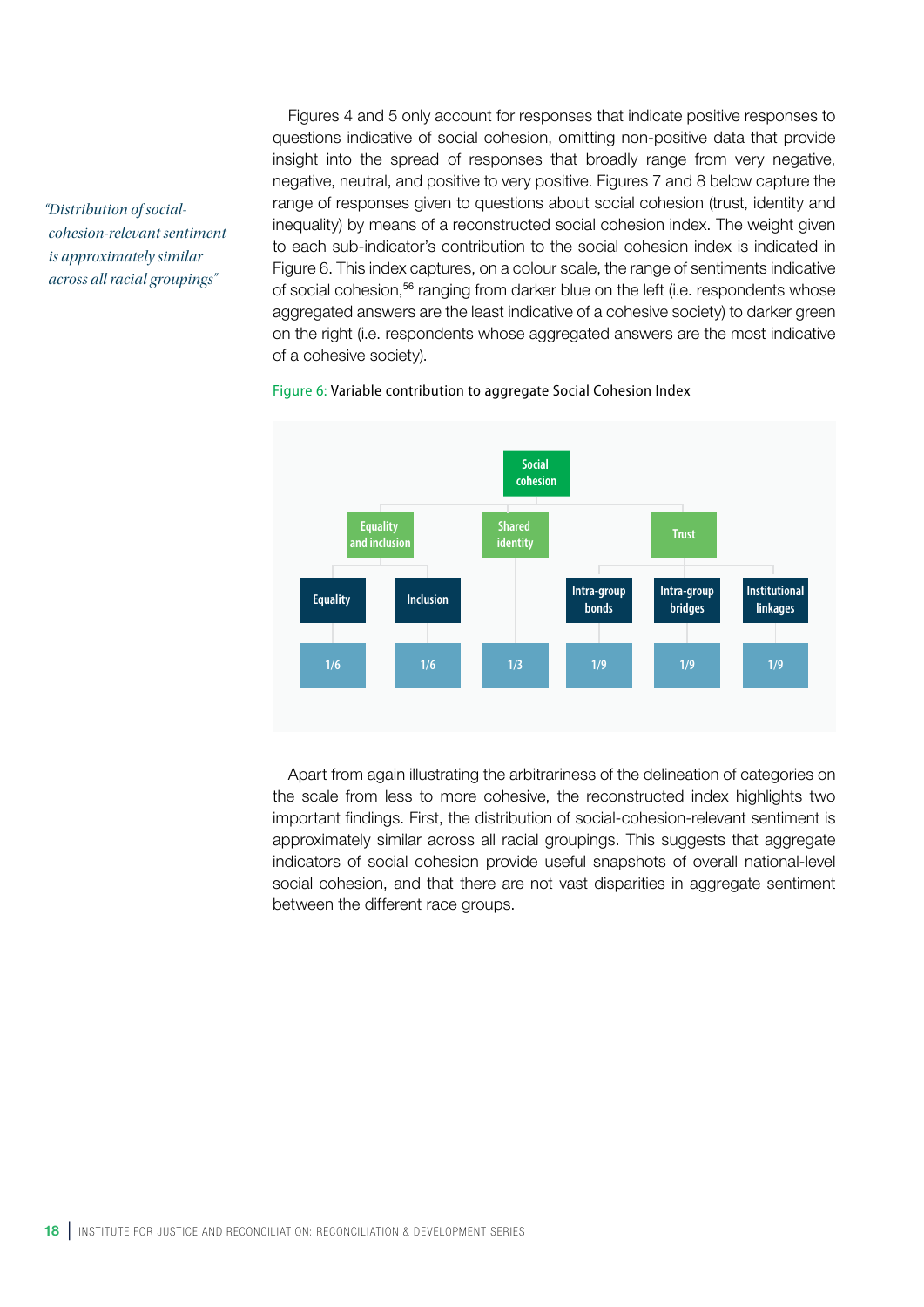Second, both Figures 7 and 8 highlight that the greatest proportion of respondents' sentiments are distributed in the middle-to-positive sections of the distribution of possible responses, with relatively few respondents' aggregate sentiment situated in the extremes, or tails, of the distribution. What the practical implications of changes in this distribution of sentiment would be for South African society would have to be the subject of further empirical investigation. However, it is likely that a small proportion of negative and very negative sentiment (light blue and darker blue) bodes well for societal stability and peace. Conversely, a small proportion of very positive (darker green) sentiment is likely to indicate a lack of a strong sense of national cohesion, inclusion and the foundational relations necessary to bring about durable political institutions, inclusive economic growth and a flourishing national society.



Figure 7: Social Cohesion Index by group



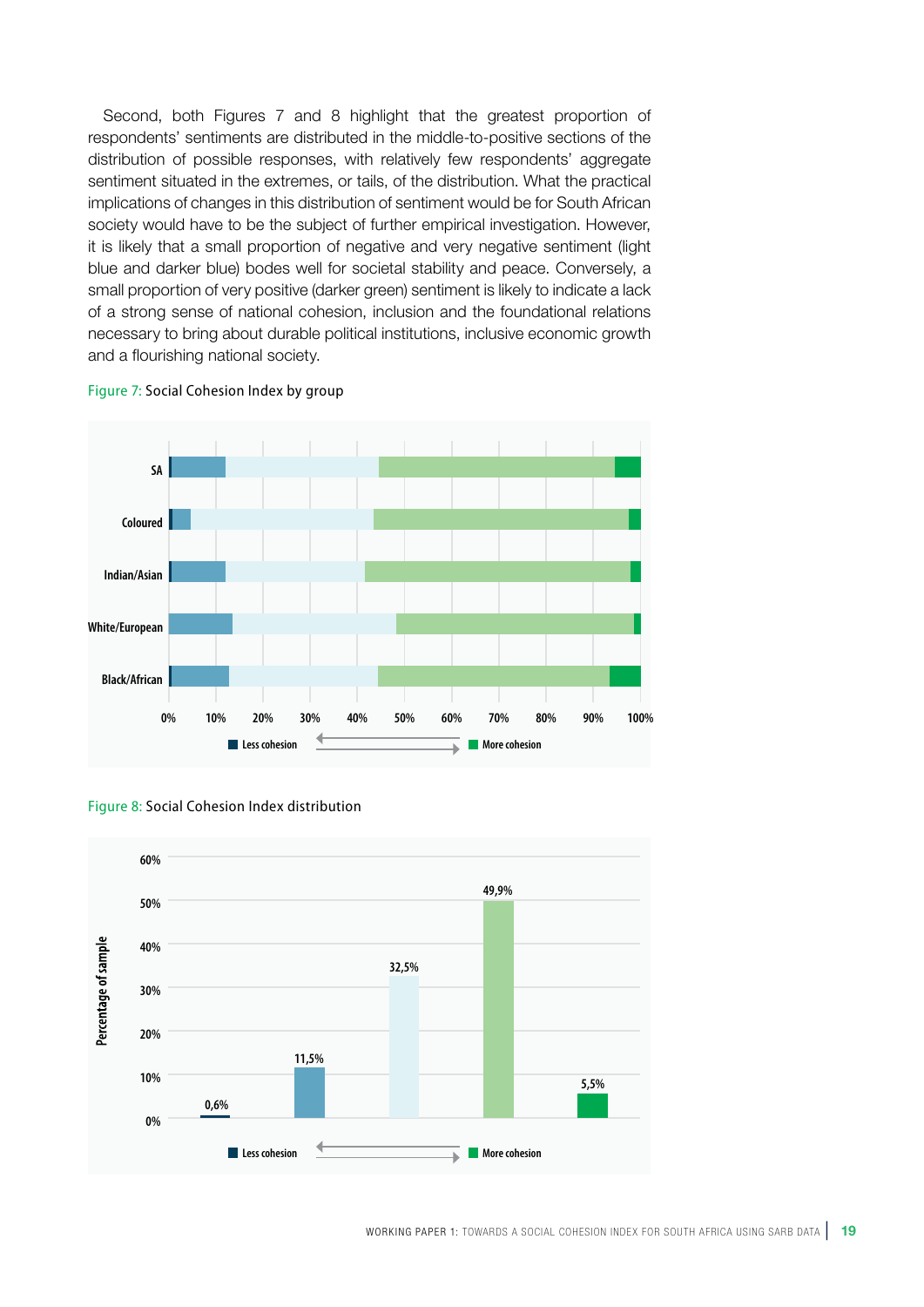## **5. Key insights and conclusions**

This paper has conceptualised and operationalised a multi-dimensional national-level social cohesion measure for South Africa. The social cohesion indicator was reconstructed from the social cohesion index developed by Langer et al.,57 identifying three constitutive components (equality/inclusion, trust and identity) and their respective measurements. The indicator is based on data from the 2015 round of the South African Reconciliation Barometer (SARB) survey.

At this stage, only tentative conclusions can be made from the extent to which the three sub-indicators provide insight into national-level cohesion. Nonetheless, certain patterns do emerge, and data differentiating by race groups are directly comparable. In line with the finding that the economic divide between rich and poor is the largest perceived cause of division in South African society,<sup>58</sup> the indicator shows low scores for economic inclusion and equality. There is some variation in responses across race groups. The sentiments of Coloured respondents stand out for perceiving of themselves as the worst off in the national distribution of economic welfare, as well as indicating the least access to resources and opportunities (that is, the grouping indicated the highest degree of exclusion). By contrast, white respondents had the greatest proportion per group of perceptions of being better off than their compatriots in terms of financial situation, whilst also indicating a substantially higher access to resources and opportunities (or inclusion). The equality and inclusion variable elicits the most variation between race groups of the three cohesion sub-indicators, an important consideration to keep in mind when interpreting the aggregate national level indicator of social cohesion.

The trust indicator highlights the extremely low levels of trust in South African society, especially inter-group trust. There is little variation between race groups for inter- and intra-group trust. There is a relatively high level of variation in trust in institutions, however. When compared with Coloured respondents, double the proportion of black respondents indicate confidence in political institutions. On aggregate, the trust indicator also bodes poorly for national cohesion.

The national-level measure produced for a shared South African identity is the most positive indicator for social cohesion of the three sub-indicators. It shows the high level of identification with the national identity across all race groups. Despite the increasing amount of public and academic critique towards the nation-building project in post-1994 South Africa, the South African identity resonates strongly with respondents across all race groups.

The indicator produced provides a measure by which to track social cohesion in relation to social, economic and political national developments over time. The measurement will also be useful in tracking potential relationships between the constitutive indicators (trust, identity, equality and inclusion) over time. Tracking these developments will highlight important policy considerations in national priority areas of reconciliation, nation-building, the capacity and quality of political institutions and governance, redistribution, inclusive growth and development, amongst others.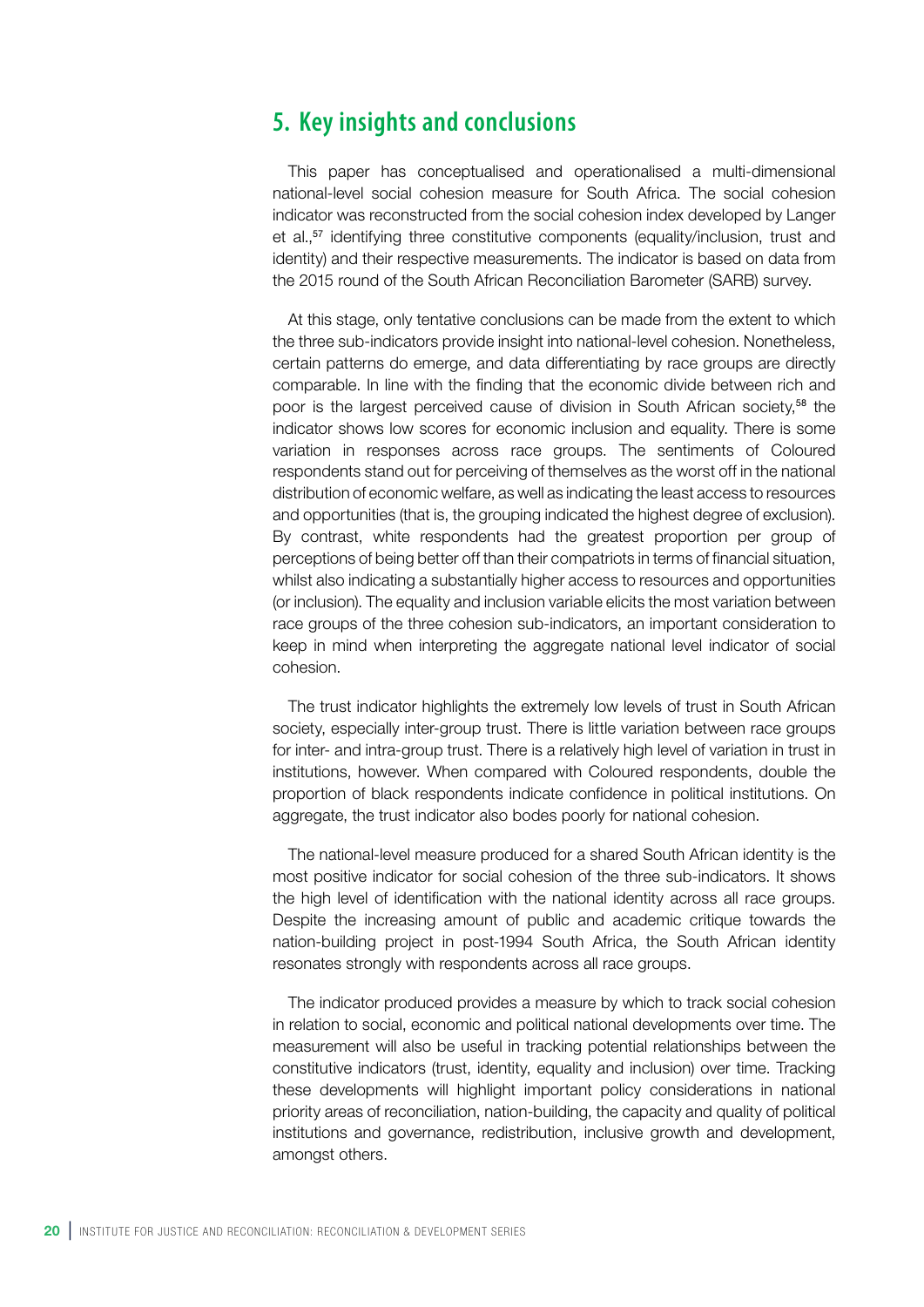#### **ENDNOTES**

- 1. Lefko-Everret, K. (2015) Towards a Measure of Social Cohesion for Africa. Concept Paper Prepared by the Institute for Justice and Reconciliation for the UNDP, Addis Ababa, p. 5.
- 2. Leibbrandt, M., Finn, A. & Woolard, I. (2012) Describing and decomposing post-apartheid income inequality in South Africa. *Development Southern Africa* 29(1): 19–34; and Orthofer, A. (2016) Wealth inequality in South Africa: Evidence from survey and tax data. REDI3x3 working paper 15.
- 3. Among 33 African countries surveyed by Afrobarometer in 2014/2015, South Africa ranks near the top in levels of intolerance towards foreigners. About four in ten (42 per cent) respondents in this nationally representative sample indicated that foreigners should be barred from staying in South Africa on grounds that they outcompete nationals for jobs and benefits, whilst three in ten (32 per cent) say they would dislike having a foreigner as a neighbour. In terms of racism and interracial distrust, according to the 2015 SARB survey, 60.2 per cent of South Africans are affected by racism in their daily lives, and 67.3 per cent of South Africans have little or no trust in people of other racial groups.
- 4. Qobo, M. & Hofmeyr, J. (2017) Transformation Audit 2016: Opportunity for change the private sector's role in inclusive development. Available at https://www.ijr.org.za/portfolio-items/ opportunity-for-change-the-private-sectors-role-in-inclusive-development/ pp. 42–44.
- 5. Bhorat, H., Buthulezi, M., Chipkin, I., Duma, S., Mondi, L., Peter, C., Qobo, M. & Swilling, M. (2017) Betrayal of the promise: How South Africa is being stolen. Available at http://pari.org.za/wpcontent/uploads/2017/05/Betrayal-of-the-Promise-25052017.pdf
- 6. Easterly, W., Ritzen, J. & Woolcock, M. (2006). Social cohesion, institutions, and growth. *Economics and Politics* 18(2): 103–120.
- 7. Langer, A., Stewart, F., Smedts, K. & Demarest, L. (2015) Conceptualising and Measuring Social Cohesion in Africa: Towards a perceptions-based index. Centre for Research on Peace and Development (CRPD), Working Paper No 21. Available at http://soc.kuleuven.be/crpd/files/ working-papers/wp21.pdf
- 8. The SARB survey was conducted annually from 2003 to 2013. It has gone to field biannually since.
- 9. Berger-Schmitt, R. (2000) Social Cohesion as an Aspect of the Quality of Societies: Concept and Assessment. EU Reporting Working Paper No. 14, Centre for Survey Research and Methodology.
- 10. UNDP, Bureau for Crisis Prevention and Recovery. (2009) Community Security and Social Cohesion: Towards a UNDP Approach. Cyprus: UNDP. Available at http://www.undp.org/content/dam/ thailand/docs/CommSecandSocialCohesion.pdf p. 14. The UNDP definition is based on the work of Berger-Schmitt (2000).
- 11. Hooghe, M. (2011) Social cohesion in contemporary societies: An update of theoretical approaches. In M. Hooghe (ed.), *Contemporary theoretical perspectives on the study of social cohesion and social capital*. Brussels: Koninklijke Vlaamse Academie van België voor Wetenschappen en Kunsten, pp. 7–13.
- 12. Miller, D. (1989) *Market, State and Community: Theoretical Foundations of Market Socialism*. Oxford: Clarendon Press.
- 13. Fenger, M. (2012) Deconstructing social cohesion: Towards an analytical framework for assessing social cohesion policies. *Corvinus Journal of Sociology and Social Policy* 3(2): 40.
- 14. Hooghe (fn. 11), p. 10; Harell, A. & Stolle, D. (2011) Reconciling diversity and Ccmmunity? Defining social cohesion in developed democracies. In M. Hooghe (ed.). *Contemporary theoretical perspectives on the study of social cohesion and social capital*. Brussels: Koninklijke Vlaamse Academie van België voor Wetenschappen en Kunsten, pp. 15–46; Rohstein, B. & Uslaner, E.M. (2005) All for all: Equality, corruption, and social trust. World Politics 58(1): 51–53.
- 15. See for example Bécares, L., Stafford M., Laurence J. & Nazroo, J. (2011) Social cohesion among different ethnic groups in the UK. Composition, concentration and deprivation: Exploring their association. *Urban Studies* 48(13): 2771–2787; Council of Europe. (2007) Report of high-level task force on social cohesion in the 21st century: Towards an active, fair and socially cohesive Europe. Brussels: Council of Europe.
- 16. Hooghe (fn. 11), p. 10; Rohstein, B. & Uslaner, E.M. (fn. 14), pp. 41–72.
- 17. Hooghe (fn. 11), p. 10.
- 18. Harell, A. & Stolle, D (fn. 14), pp. 21–25.
- 19. See for example Coleman, J.S. (1988) Social capital in the creation of human capital. *The American Journal of Sociology* 94 Supplement: S95–S120; Putnam, R. D. (2000) *Bowling alone: The collapse and revival of American community*. New York: Simon and Schuster.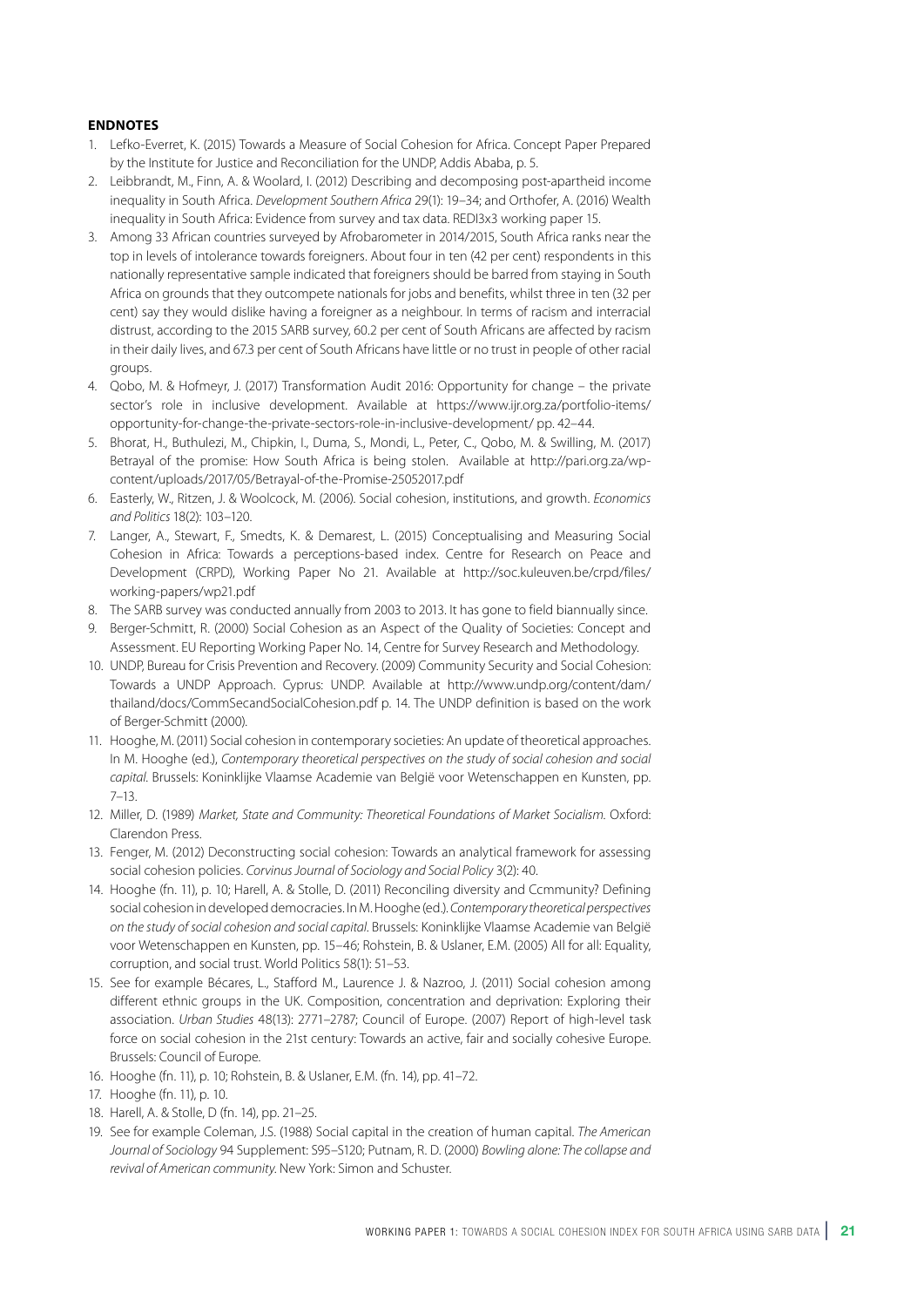- 20. See for example Abrahams, C. (2016) Twenty years of social cohesion and nation-building in South Africa. *Journal of Southern African Studies* 42(1): 95–107; Barolsky, V. (2013) The 'State' of Social Cohesion: Re-stating the Question of Social Cohesion and 'Nation-building'. In U. Pillay, G. Hagg, F. Nyamnjoh & J. Janson (eds). *State of the Nation: South Africa 2012–2013*. Pretoria: HSRC Press, pp. 378–398.
- 21. Aldrich, D.P. (2012) *Building Resilience: Social Capital in Post-Disaster Recovery*. Chicago: Chicago University Press; Fukuyama, F. (2002) Social capital and development: The coming agenda. *SAIS Review* 22(1): 23–37; Langer, A., Stewart, F., Smedts, K. & Demarest, L. (fn. 7), p. 6.
- 22. Langer, A. & Smedts, K. (2013) Seeing is not Believing: Perceptions of Horizontal Inequalities in Africa. CRPD Working Paper No. 16. Leuven: Centre for Research on Peace and Development; Stewart, F. (2002) Horizontal Inequalities: A Neglected Dimension of Development. QEH Working Paper Series No. 81. Oxford: Queen Elizabeth House, University of Oxford.
- 23. Bhorat, H. (2015) FactCheck: Is South Africa the Most Unequal Society in the World? *The Conversation*, 30 September. Available at https://theconversation.com/factcheck-issouth-africa-the-mostunequal-society-in-the-world-48334
- 24. Hofmeyr, J. & Govender, R. (2016) Perceptions of Economic Security and Well-Being. SARB 2015 Briefing Paper 4; Potgieter, E. (2016) Social Mobility in an Unequal Society: Exploring Access and Advantage in South Africa. SARB 2015 Briefing Paper 4.
- 25. Finn, A., Leibbrandt, M. &Oosthuizen, M. (2014) Poverty, Inequality, and Prices in Post-Apartheid South Africa. WIDER Working Paper 2014/127; Leibbrandt, M., Woolard, I., Finn, A. & Argent, J. (2010) Trends in South African Income Distribution and Poverty since the Fall of Apartheid. OECD Social, Employment and Migration Working Papers 101. Paris: OECD; Van der Berg, S. (2011) Current poverty and income distribution in the context of South African history. *Economic History of Developing Regions* 26(1): 120–140.
- 26. Hofmeyr, J. & Govender, R. (2015) National Reconciliation, Race Relations and Social Inclusion. SARB 2015 Briefing Paper 1.
- 27. This is in the same vein as the index created by Langer et al (fn. 7) for a comparative analysis of African countries – the methodology on which this paper is based.
- 28. Posel, D.R. & Casale, D.M. (2010) Relative standing and subjective well-being in South Africa: The role of perceptions, expectations and income mobility. *Social Indicators Research* 104(2): 195–223.
- 29. See for example Posel, D.R. & Casale, D M. (fn. 28); Langer, A. & Smedts, K. (2013) Seeing is not Believing: Perceptions of Horizontal Inequalities in Africa. CRPD Working Paper No 16. Leuven: Centre for Research on Peace and Development.
- 30. It is debatable whether 'colleagues' should be included for a measure of intra-group bonds, as it is conceivable that many South Africans could view their work environments as consisting of individuals 'other' than themselves (in terms of race, class, language, etc.). However, the survey question is framed in a similar fashion as those enquiring intra-family and intra-neighbourhood trust, questioning the individual's trust levels within the collective unit (the firm or business) to which they belong. The questions on inter-group bridges, on the other hand, are framed to make the individual think in group/collective terms specifically (i.e. race, language and nationality groups).
- 31. Bourdieu, P. (1984) *Distinction: A Social Critique of the Judgement of Taste*. London: Routledge; Wilkinson, R.G. & Pickett, K.G. (2010) *The Spirit Level*. 1st edition. London: Penguin, Chapters 2, 3, 4 and 12; Rohstein, B. & Uslaner, E.M. (fn. 14), pp. 41–72; Uslaner, E.M. (2002) *The Moral Foundations of Trust*. Cambridge: Cambridge University Press; Uslaner, E.M. & Brown, M. (2005) Inequality, trust, and civic engagement. *American Politics Research* 33(6): 868–894.
- 32. OECD Development Centre. (2011) Perspectives on Global Development 2012: Social Cohesion in a Shifting World. Paris: OECD, p. 53.
- 33. Atkinson, A.B. & Hills, J. (1998) *Exclusion, Employment and Opportunity*. London: Centre for Analysis of Social Exclusion (CASE), p. 14. Available at http://eprints.lse.ac.uk/5489/
- 34. See Table 2.
- 35. This paper treats both perceptions of being better off and being worse off as equal indicators of a lack of social cohesion. Correspondingly, perceptions of being much better off and much worse off are treated equally as the most extreme indicators of a lack of social cohesion. What is assumed to be important is the extent of social distances within a society (brought about by inequality), be those distances from 'above' or 'below'.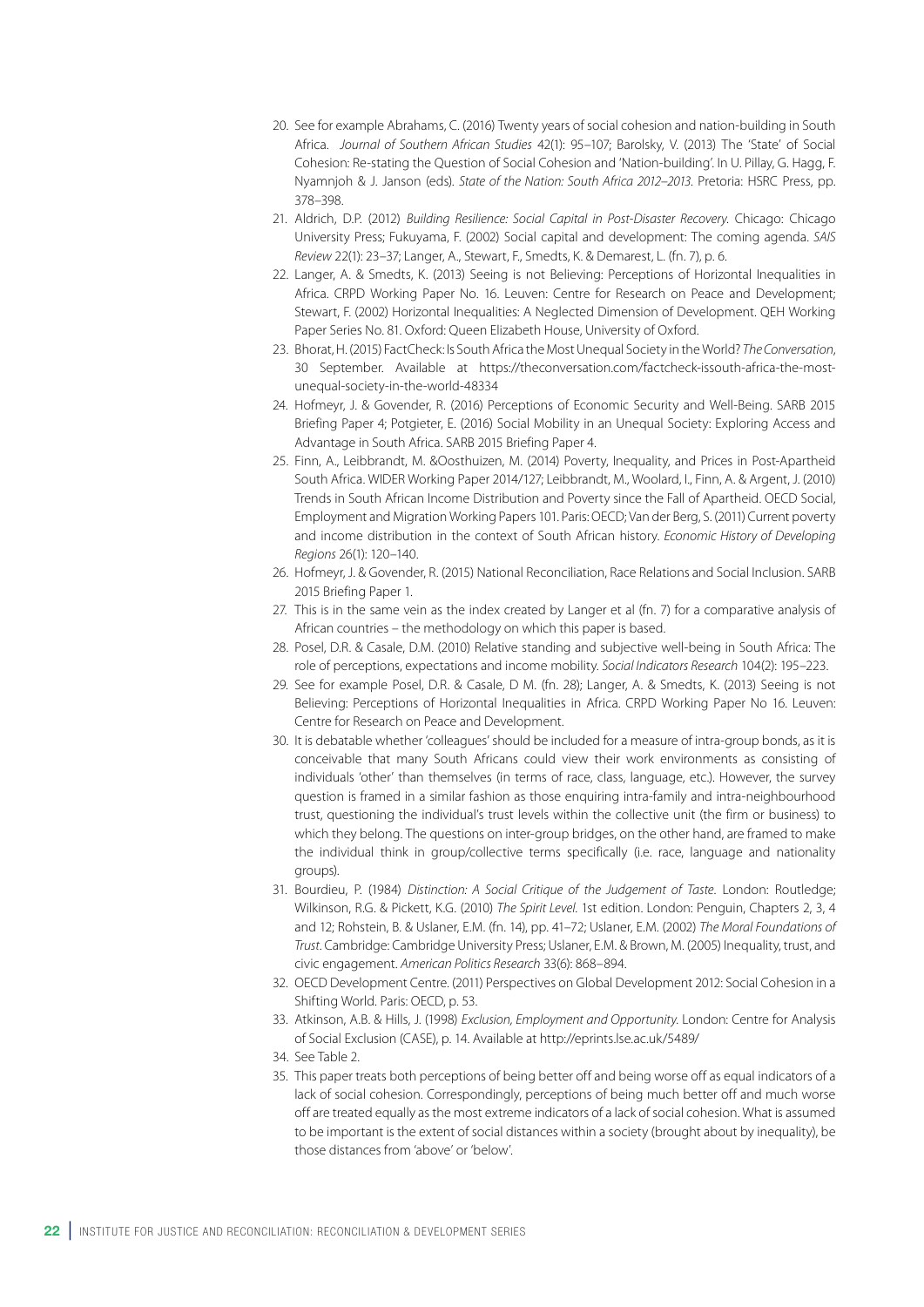36. Bhorat (fn. 23).

37. See Table 2.

- 38. Delhey, J. & Newton, K. (2004) *Social trust: Global pattern or Nordic exceptionalism?* Berlin: Wissenschaftszentrum Berlin für Socialforschung.
- 39. 'A generalized trust in people, as is measured in the WVS, is often also referred to in the literature as horizontal trust, generalized trust, social trust, or even social capital. The question asked in the WVS is: "Generally speaking, would you say that most people can be trusted or that you need to be very careful in dealing with people?" with the response alternatives "Most people can be trusted" and "Need to be very careful".'
- 40. For the designation of countries into the three groupings 'new democracies', 'established democracies' and 'authoritarian regimes', see Lindberg, S.I. (2015) Ordinal Versions of V‐Dem's Indices: For classification, Description, Sequencing Analysis and Other Purposes. Varieties of Democracy Institute: V‐Dem Working Paper Series No. 20.
- 41. Holmberg, S. & Rothstein, B. (2017). Trusting other people. *Journal of Public Affairs* 17(1–2). Available at http://onlinelibrary.wiley.com/doi/10.1002/pa.1645/full
- 42. Holmberg, S., Lindberg, S. & Svensson, R. (2017) Trust in parliament. *Journal of Public Affairs* 17(1–2). Available at http://onlinelibrary.wiley.com/doi/10.1002/pa.1647/full
- 43. Ideally, a measurement for confidence in the police, as a key role-player in societal stability, would have been preferable. Unfortunately, such a question was not included in the 2015 iteration of the SARB survey. Levels of trust in the police have been shown empirically to have an important relation with other social indicators. See, for example, Helliwell, J.F., Aknin, L.B., Shiplett, H., Huang, H. & Wang, S. (2017) Social Capital and Prosocial Behaviour as Sources of Well-Being. NBER Working Paper No. 23761. Cambridge, MA: National Bureau of Economic Research.
- 44. Holmberg, S., Lindberg, S. & Svensson, R. (fn. 42).
- 45. Cantle, T. (2005) *Community Cohesion: A New Framework for Race and Diversity.* Palgrave Macmillan: New York.
- 46. See Cantel, T. (fn. 45).
- 47. Langer, A., Stewart, F., Smedts, K. & Demarest, L. (fn. 7), p. 8.
- 48. Stewart, F. (fn. 22).
- 49. Manole, A.M. (2012) Social cohesion a post-crisis analysis. *Theoretical and Applied Economics* 19(11): 127–134.
- 50. Jenson, J. (1998) Mapping Social Cohesion: The State of Canadian Research. Canadian Policy Research Networks: Ottawa, ON.
- 51. Similar argument made by Harell, A. & Stolle, D. (fn. 14).
- 52. Habermas, J. (1989) *The New Conservatism: Cultural Criticism and the Historians' Debate*. S.W. Nicholsen (ed. and trans.). Cambridge, MA.: MIT Press; Müller, J.W. (2008) A general theory of constitutional patriotism. *International Journal of Constitutional Law* 6(1): 72–95.
- 53. Chipkin, I. & Ngqulunga, B. (2008) Friends and family: Social cohesion in South Africa. *Journal of Southern African Studies* 31(1): 61–76.
- 54. As is the case in many contemporary contexts in an increasingly globalised world. See Langer, A., Stewart, F., Smedts, K. & Demarest, L. (fn. 7), p. 8; and Harell, A. & Stolle, D. (fn. 14).
- 55. See Table 2.
- 56. Figures 7 and 8 only provide the distribution for a 69 per cent sample of the 2 219 respondents who provided answers to all the relevant questions on trust, identity, inequality and exclusion. The sample size is too small to make accurate inferences about smaller sub-groups (like white, coloured and Indian/Asian sub-groups) at the nationally representative level, but the disaggregation remains useful to indicate the similar distribution pattern of responses across racial-groups.
- 57. Langer, A., Stewart, F., Smedts, K. & Demarest, L. (fn. 7).
- 58. See Table 1.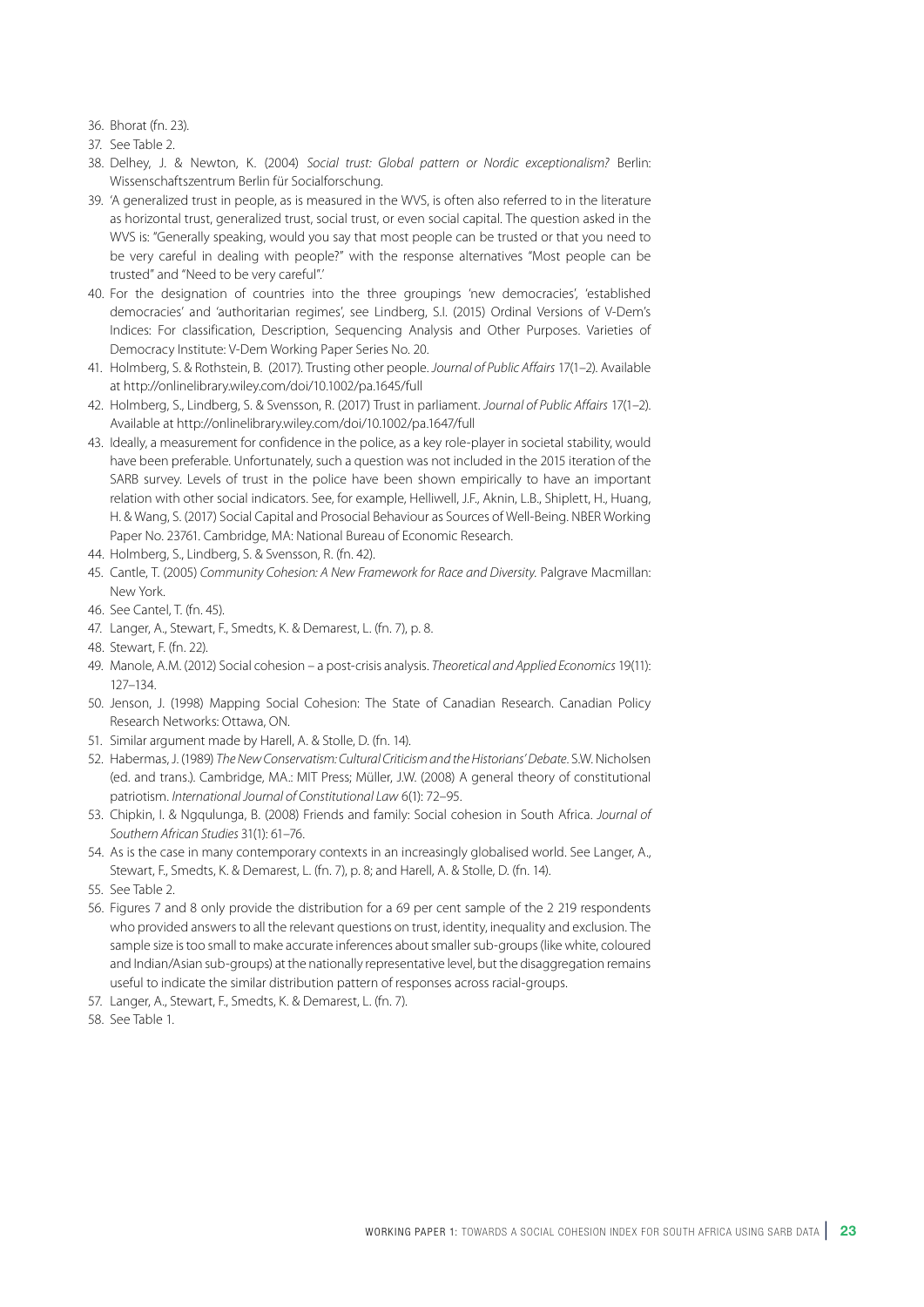#### **REFERENCES**

- Abrahams, C. (2016) Twenty years of social cohesion and nation-building in South Africa. *Journal of Southern African Studies* 42(1): 95–107.
- Aldrich, D.P. (2012) *Building Resilience: Social Capital in Post-Disaster Recovery*. Chicago: Chicago University Press.
- Atkinson, A.B. & Hills, J (1998) Exclusion, Employment and Opportunity. Centre for Analysis of Social Exclusion (CASE). Available at http://eprints.lse.ac.uk/5489/
- Barolsky, V. (2013) The 'State' of social cohesion: Re-stating the question of social cohesion and 'nationbuilding'. In U. Pillay, G. Hagg, F. Nyamnjoh & J. Janson (eds). *State of the Nation: South Africa 2012– 2013*. Pretoria: HSRC Press, pp. 378–398.
- Bécares, L., Stafford M., Laurence, J. & Nazroo, J. (2011) Social cohesion among different ethnic groups in the UK. Composition, concentration and deprivation: Exploring their association. *Urban Studies* 48(13): 2771–2787.
- Berger-Schmitt, R. (2000) Social Cohesion as an Aspect of the Quality of Societies: Concept and Assessment. EU Reporting Working Paper No. 14, Centre for Survey Research and Methodology. Available at http://www.gesis.org/fileadmin/upload/ dienstleistung/daten/sozindikatoren/eusi/ paper14.pdf
- Bhorat, H. (2015) FactCheck: Is South Africa the Most Unequal Society in the World? *The Conversation*, 30 September. Available at https://theconversation.com/factcheck-issouth-africa-the-mostunequal-society-in-the-world-48334.
- Easterly, W., Ritzen, J. & Woolcock, M. (2006) Social cohesion, institutions, and growth. *Economics and Politics* 18(2): 103–120.
- Bourdieu, P. (1984) *Distinction: A Social Critique of the Judgement of Taste*. London: Routledge.
- Cantle, T. (2005) *Community Cohesion: A New Framework for Race and Diversity*. New York: Palgrave Macmillan.
- Chipkin, I. & Ngqulunga, B. (2008) Friends and family: Social cohesion in South Africa. *Journal of Southern African Studies* 31(1): 61–76.
- Coleman, J.S. (1988) Social capital in the creation of human capital. *The American Journal of Sociology* 94 Supplement: S95–S120.
- Council of Europe. (2007). Report of high-level task force on social cohesion in the 21st century: Towards an active, fair and socially cohesive Europe. Brussels: Council of Europe.
- Delhey, J. & Newton, K. (2004). Social trust: Global pattern or Nordic exceptionalism? Berlin: Wissenschaftszentrum Berlin für Socialforschung.
- Fenger, M. (2012) Deconstructing social cohesion: Towards an analytical framework for assessing social cohesion policies. *Corvinus Journal of Sociology and Social Policy* 3(2): 39–54.
- Finn, A., Leibbrandt, M. & Oosthuizen, M. (2014) Poverty, Inequality, and Prices in Post-Apartheid South Africa. WIDER Working Paper 2014/127.
- Fukuyama, F. (2002). Social capital and development: The coming agenda. *SAIS Review* 22(1): 23–37.
- Habermas, J. (1989) *The New Conservatism: Cultural Criticism and the Historians' Debate*. Nicholsen, S.W. (ed. and trans.). Cambridge, MA.: MIT Press.
- Harell, A. & Stolle, D. (2011) Reconciling diversity and community? Defining social cohesion in developed democracies. In M. Hooghe (ed). *Contemporary Theoretical Perspectives on the Study of Social Cohesion and Social Capital*. Brussels: Koninklijke Vlaamse Academie van België voor Wetenschappen en Kunsten, pp. 15–46.
- Helliwell, J.F., Aknin, L.B., Shiplett, H., Huang, H. & Wang, S. (2017) Social Capital and Prosocial Behaviour as Sources of Well-Being. NBER Working Paper No. 23761. Cambridge, MA: National Bureau of Economic Research.
- Hofmeyr, J. & Govender, R. (2016) Perceptions of Economic Security and Well-Being. SARB 2015 Briefing Paper 4.
- Hofmeyr, J. & Govender, R. (2015) National Reconciliation, Race Relations and Social Inclusion. SARB 2015 Briefing Paper 1.
- Holmberg, S., Lindberg, S. & Svensson, R. (2017) Trust in parliament. *Journal of Public Affairs* 17(1–2). Available at http://onlinelibrary.wiley.com/doi/10.1002/pa.1647/full
- Holmberg S, Rothstein B. (2017) Trusting other people. *Journal of Public Affairs* 17(1–2). Available at http://onlinelibrary.wiley.com/doi/10.1002/pa.1645/full
- Hooghe, M. (2012) Social cohesion in contemporary societies: An update of theoretical approaches.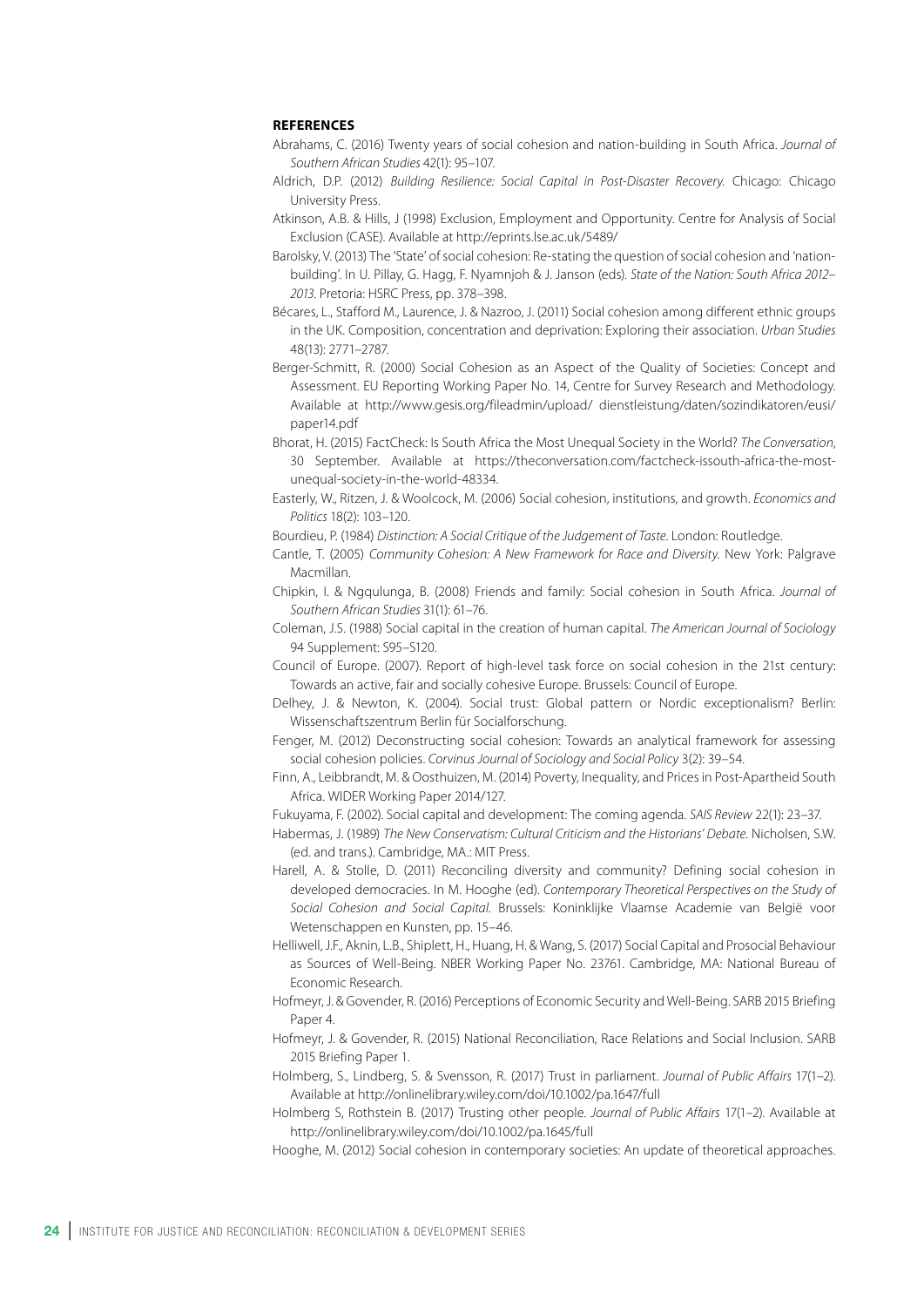In M. Hooghe *Contemporary Theoretical Perspectives on the Study of Social Cohesion and Social Capital*. Brussels: Koninklijke Vlaamse Academie van België voor Wetenschappen en Kunsten.

- Jenson, J. (1998) *Mapping Social Cohesion: The State of Canadian Research*. Ottawa, ON: Canadian Policy Research Networks.
- Langer, A. & Smedts, K. (2013) Seeing is not Believing: Perceptions of Horizontal Inequalities in Africa. CRPD Working Paper No 16. Leuven: Centre for Research on Peace and Development (CRPD), Working Paper No 14. Available at https://soc.kuleuven.be/crpd/files/working-papers/wp14.pdf
- Langer, A., Stewart, F., Smedts, K. & Demarest, L. (2015) Conceptualising and Measuring Social Cohesion in Africa: Towards a perceptions-based index. CRPD Working Paper No 21. Available at http://soc. kuleuven.be/crpd/files/working-papers/wp21.pdf
- Leibbrandt, M., Finn, A. & Woolard, I. (2012) Describing and decomposing post-apartheid income inequality in South Africa. *Development Southern Africa* 29(1): 19–34.
- Leibbrandt, M., Woolard, I., Finn, A. & Argent, J. (2010) Trends in South African Income Distribution and Poverty since the Fall of Apartheid. OECD Social, Employment and Migration Working Papers 101. Paris: OECD.
- Lefko-Everret, K. (2015) Towards a Measure of Social Cohesion for Africa. Concept Paper Prepared by the Institute for Justice and Reconciliation for the UNDP, Addis Ababa.
- Lindberg, S.I. (2015) Ordinal Versions of V‐Dem's Indices: For classification, Description, Sequencing Analysis and Other Purposes. Varieties of Democracy Institute: V‐Dem Working Paper Series No. 20.
- Manole, A.M. (2012) Social cohesion: A post-crisis analysis. *Theoretical and Applied Economics* 19(11): 127–134.
- Müller, J.W. (2008) A general theory of constitutional patriotism. *International Journal of Constitutional Law* 6(1): 72–95.
- Miller, D. (1989) *Market, State and Community: Theoretical Foundations of Market Socialism*. Oxford: Clarendon Press.
- OECD Development Centre. (2011) Perspectives on Global Development 2012: Social Cohesion in a Shifting World. Paris: OECD.
- Orthofer, A. (2016) Wealth inequality in South Africa: Evidence from survey and tax data. REDI3x3 working paper 15. Available at http://www.redi3x3.org/sites/default/files/Orthofer%202016%20 REDI3x3%20 Working%20Paper%2015%20-%20Wealth%20inequality.pdf
- Posel, D.R. & Casale, D.M. (2010) Relative standing and subjective well-being in South Africa: The role of perceptions, expectations and income mobility. *Social Indicators Research* 104(2): 195–223.
- Potgieter, E. (2016) Social Mobility in an Unequal Society: Exploring Access and Advantage in South Africa. SARB 2015 Briefing Paper 4.
- Putnam, R.D. (2000). *Bowling Alone: The Collapse and Revival of American Community*. New York: Simon and Schuster.
- Qobo, M. & Hofmeyr, J. (2017) Transformation Audit 2016: Opportunity for Change: The Private Sector's Role in Inclusive Development. Available at https://www.ijr.org.za/portfolio-items/opportunityfor-change-the-private-sectors-role-in-inclusive-development/
- Rohstein, B. & Uslaner, E.M. (2005) All for all: Equality, corruption, and social trust. *World Politics* 58(1): 51–53.
- Stewart, F. (2002) Horizontal Inequalities: A Neglected Dimension of Development. QEH Working Paper Series No. 81. Oxford: Queen Elizabeth House, University of Oxford.
- UNDP, Bureau for Crisis Prevention and Recovery. (2009) Community Security and Social Cohesion: Towards a UNDP Approach. Cyprus: UNDP. Available at http://www.undp.org/content/dam/ thailand/docs/CommSecandSocialCohesion.pdf
- Uslaner, E.M. (2002) *The Moral Foundations of Trust*. Cambridge: Cambridge University Press.
- Uslaner, E.M. & Brown, M. (2005) Inequality, trust, and civic engagement. *American Politics Research* 33(6): 868–894.
- Van der Berg, S. (2011) Current poverty and income distribution in the context of South African history. *Economic History of Developing Regions* 26(1): 120–140.
- Wilkinson, R.G. & Pickett, K.G. (2010) *The Spirit Level*. 1st edition. London: Penguin.